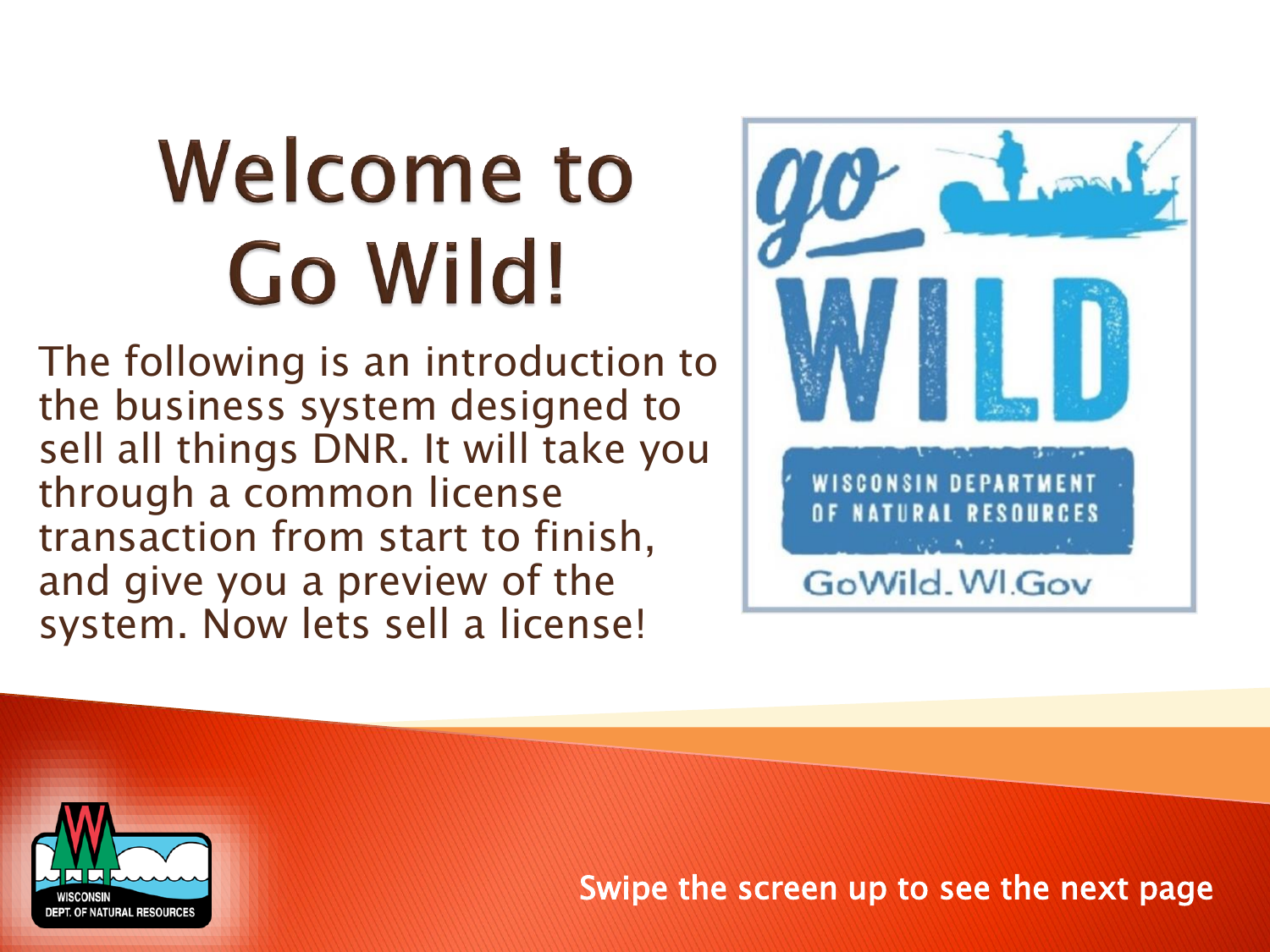

| Agent Sign In |  |
|---------------|--|
|               |  |

| Password Required         | General Information 1-888-WDNR INFo (1-888-936-7463) |
|---------------------------|------------------------------------------------------|
|                           | Hours: 7 a.m. - 10 p.m.                              |
|                           | 101 S. Webster Street                                |
|                           | PO Box 7921                                          |
|                           | Madison, Wisconsin 53707-7921                        |
| Reset password<br>Sign in | 608-266-2621                                         |
|                           |                                                      |

This is the first screen you will see. The new system requires a *username* and *password* to access the system. Enter them and touch the **Sign In** button.



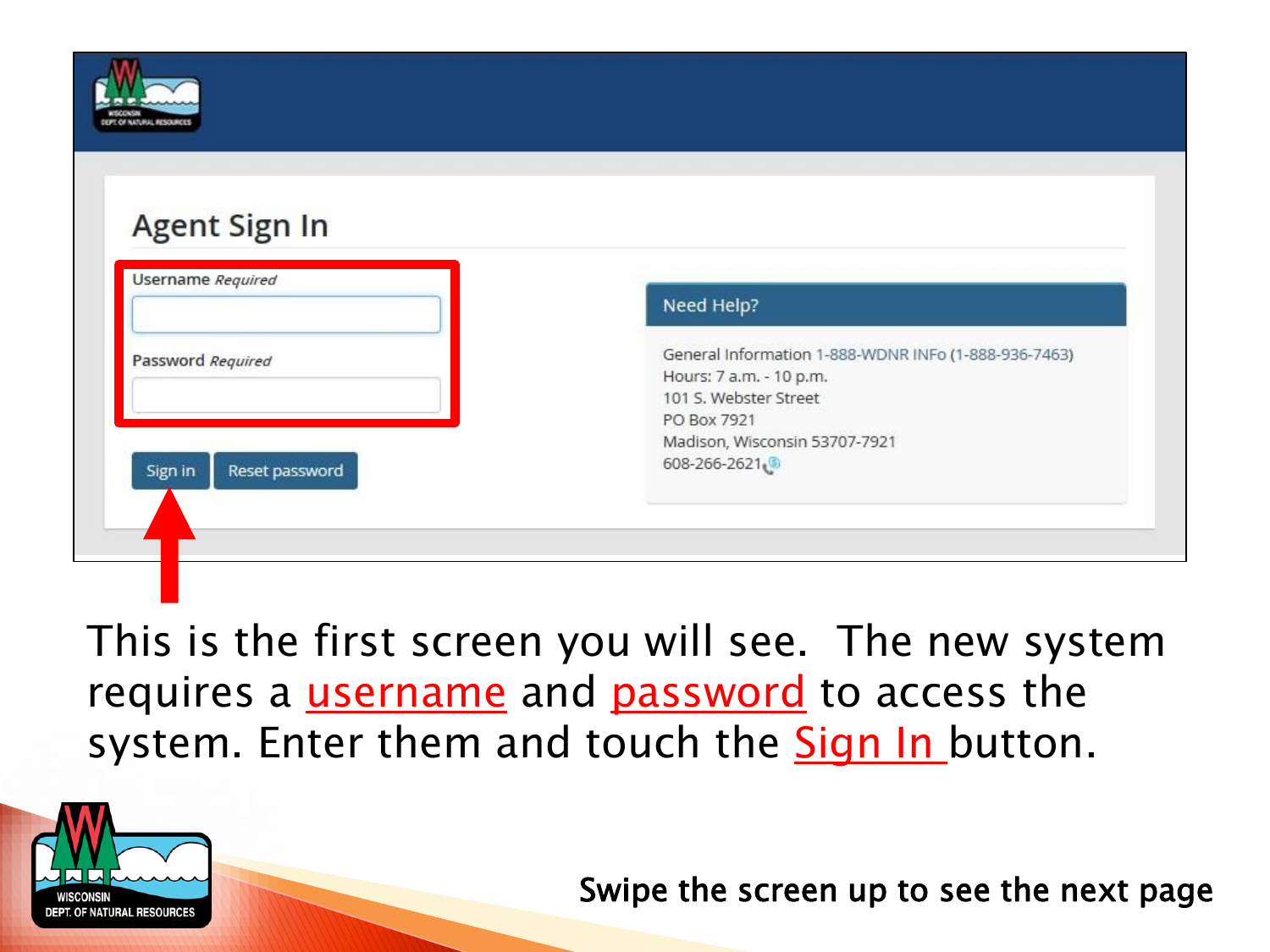

## Agent Sign In

|                                                | Need Help?                                                                                                                                                               |
|------------------------------------------------|--------------------------------------------------------------------------------------------------------------------------------------------------------------------------|
| Password Required<br>Reset password<br>Sign in | General Information 1-888-WDNR INFo (1-888-936-7463)<br>Hours: 7 a.m. - 10 p.m.<br>101 S. Webster Street<br>PO Box 7921<br>Madison, Wisconsin 53707-7921<br>608-266-2621 |

If you have trouble logging in or have forgotten your password, touch the Reset Password button. You will be asked some security questions in order to change it.

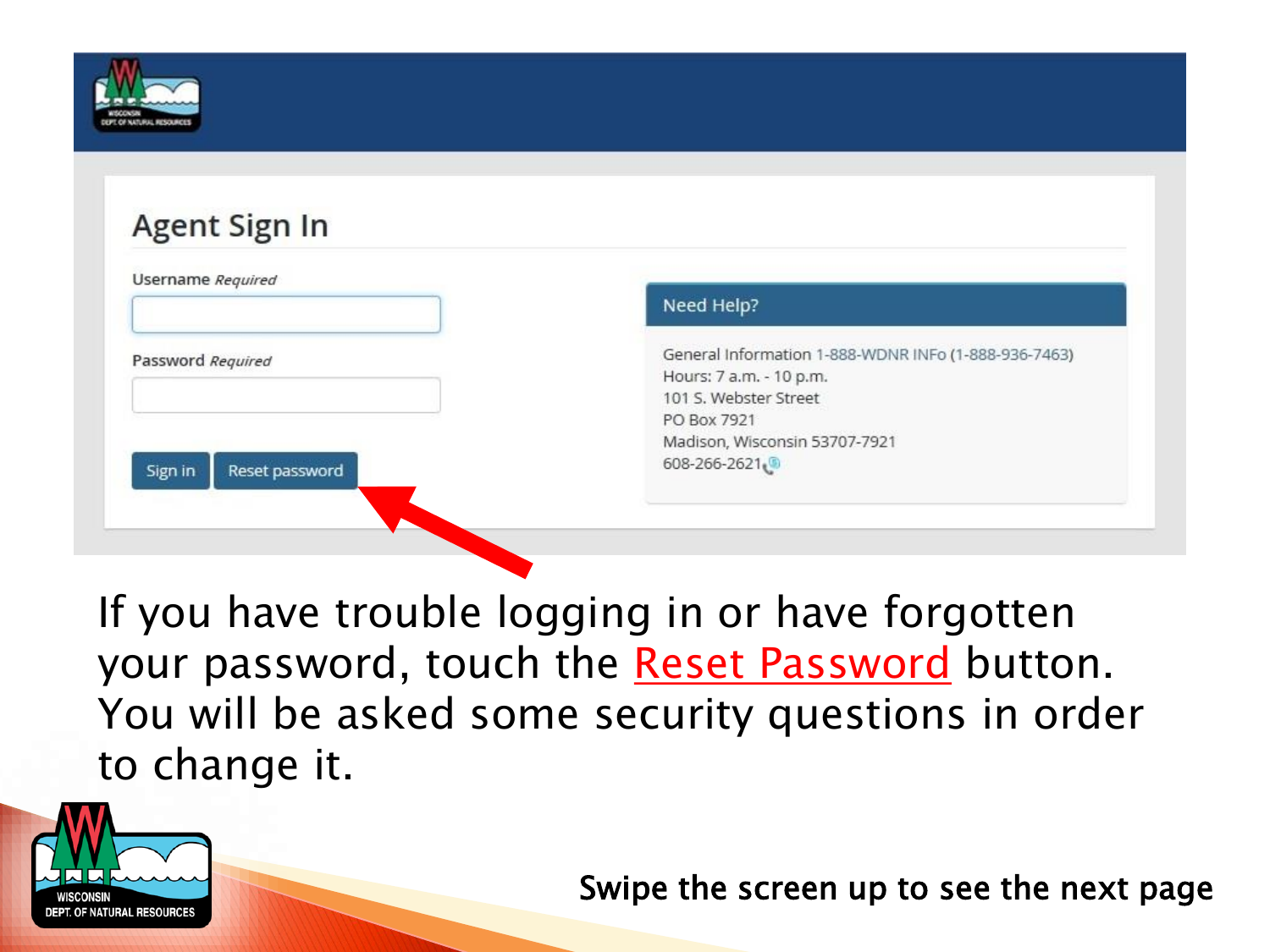| $90 - 1$<br><b>DNR GREEN BAY SERVICE CENTER 1310</b>       | <b>Agent Corner</b><br>Sales Home |                                                    | Welcome, User Sign out    |
|------------------------------------------------------------|-----------------------------------|----------------------------------------------------|---------------------------|
|                                                            | Scan WI ID or DNR CID<br>×        |                                                    |                           |
| <b>Sales Home</b>                                          | Ready to scan                     |                                                    |                           |
| <b>Customer Search</b>                                     |                                   |                                                    |                           |
| DL ID                                                      | Cancel                            | Scan Wisconsin ID or<br><b>DNR Customer Number</b> |                           |
| <b>DL Issuing State Required</b><br>$\checkmark$<br>Select |                                   | <b>Create Customer</b>                             |                           |
| <b>DL ID Required</b>                                      |                                   | <b>Quick Sale</b>                                  |                           |
| Date of Birth Required                                     |                                   |                                                    |                           |
| 篇<br>ex. 01/01/2017                                        |                                   |                                                    | View Details <sup>O</sup> |
| Search<br><b>Clear</b>                                     |                                   | Renewals                                           |                           |
| <b>Customer Number</b>                                     | $\bullet$                         |                                                    | View Details ©            |
| Social Security Number                                     | $\bullet$                         |                                                    |                           |
| Foreign Customer Search                                    | $\bullet$                         | <b>Donations</b>                                   |                           |
|                                                            |                                   |                                                    | View Details ©            |

Once signed in, it brings you to Sales Home. A small window will immediately display letting you know the scanner is ready to search for a customer. Click Cancel if you do not have a customer document to scan.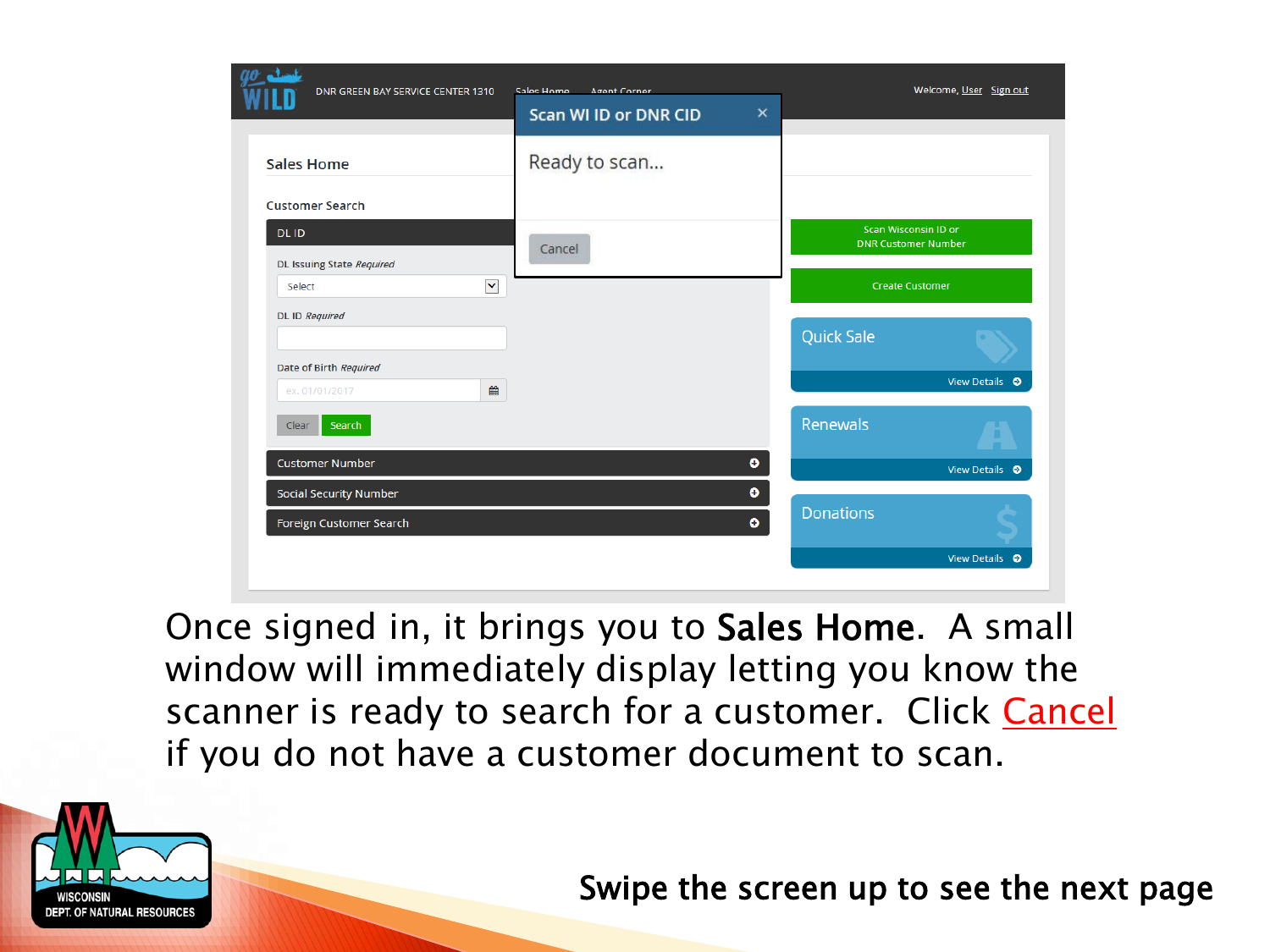| $q_0$ del<br><b>DNR GREEN BAY SERVICE CENTER 1310</b> | Sales Home   | <b>Agent Corner</b> |                                                         | Welcome, User Sign out |
|-------------------------------------------------------|--------------|---------------------|---------------------------------------------------------|------------------------|
| <b>Sales Home</b>                                     |              |                     |                                                         |                        |
| <b>Customer Search</b>                                |              |                     |                                                         |                        |
| <b>DLID</b>                                           |              |                     | Scan Wisconsin ID or<br>۰<br><b>DNR Customer Number</b> |                        |
| <b>DL Issuing State Required</b>                      |              |                     |                                                         |                        |
| Select                                                | $\checkmark$ |                     | <b>Create Customer</b>                                  |                        |
| <b>DL ID Required</b>                                 |              |                     |                                                         |                        |
|                                                       |              |                     | <b>Quick Sale</b>                                       |                        |
| Date of Birth Required                                |              |                     |                                                         |                        |
| ex. 01/01/2017                                        | 雦            |                     |                                                         | View Details ©         |
| Search<br>Clear                                       |              |                     | Renewals                                                |                        |
| <b>Customer Number</b>                                |              |                     | $\bullet$                                               | View Details ©         |
| Social Security Number                                |              |                     | $\bullet$                                               |                        |
| Foreign Customer Search                               |              |                     | <b>Donations</b><br>$\bullet$                           |                        |
|                                                       |              |                     |                                                         |                        |

At the top of the screen, it displays the agent location, the user who is currently signed in, and an option to sign out at any time.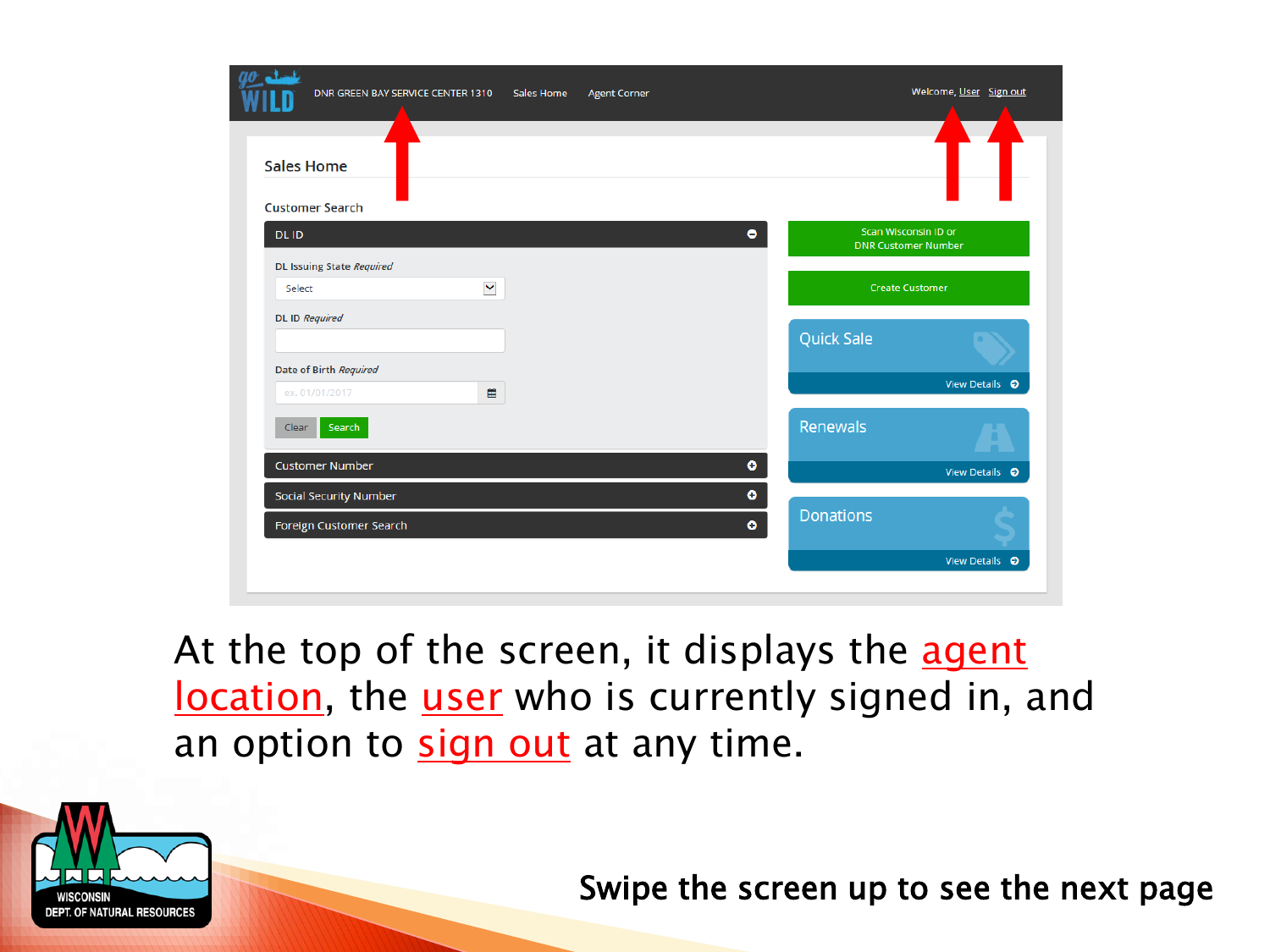| $q_0$ direct<br>DNR GREEN BAY SERVICE CENTER 1310 | Sales Home   | <b>Agent Corner</b> |                                                                 | Welcome, User Sign out    |
|---------------------------------------------------|--------------|---------------------|-----------------------------------------------------------------|---------------------------|
| <b>Sales Home</b>                                 |              |                     |                                                                 |                           |
| <b>Customer Search</b>                            |              |                     |                                                                 |                           |
| <b>DLID</b>                                       |              |                     | Scan Wisconsin ID or<br>$\bullet$<br><b>DNR Customer Number</b> |                           |
| <b>DL Issuing State Required</b>                  |              |                     |                                                                 |                           |
| Select                                            | $\checkmark$ |                     | <b>Create Customer</b>                                          |                           |
| <b>DL ID Required</b>                             |              |                     | <b>Quick Sale</b>                                               |                           |
| Date of Birth Required                            |              |                     |                                                                 |                           |
| ex. 01/01/2017                                    | 巤            |                     |                                                                 | View Details ©            |
| Search<br>Clear                                   |              |                     | Renewals                                                        |                           |
| <b>Customer Number</b>                            |              |                     | $\bullet$                                                       | View Details <sup>O</sup> |
| Social Security Number                            |              |                     | $\bullet$                                                       |                           |
| Foreign Customer Search                           |              |                     | <b>Donations</b><br>$\bullet$                                   |                           |
|                                                   |              |                     |                                                                 | View Details ©            |

Notice at the top, you have the option to visit the **Agent Corner**, a special area just for sales agents where you can find additional information, messages, and training guides.

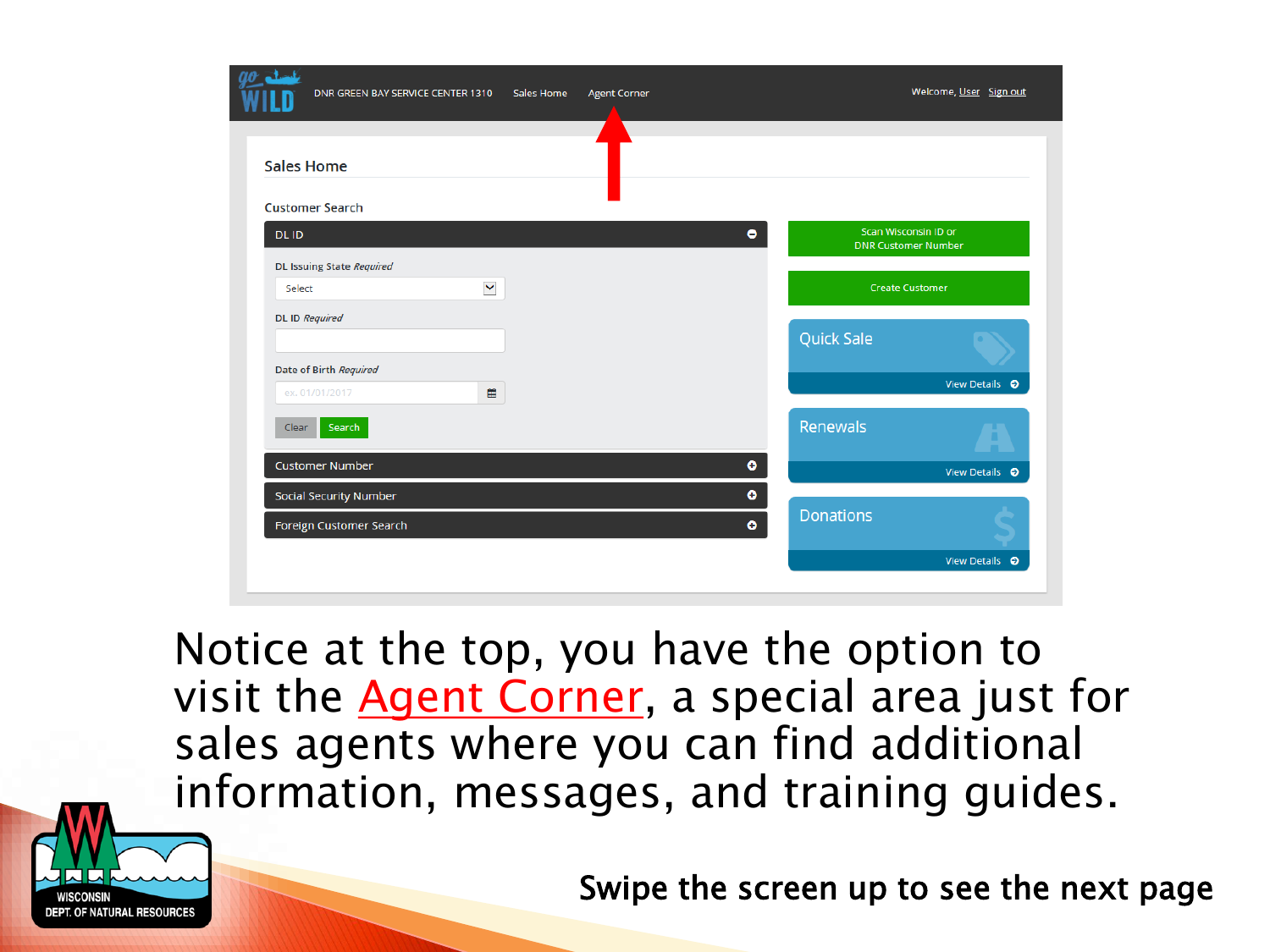| $q_0$ dat              | <b>DNR GREEN BAY SERVICE CENTER 1310</b> | Sales Home   | <b>Agent Corner</b> |                               | Welcome, User Sign out                             |
|------------------------|------------------------------------------|--------------|---------------------|-------------------------------|----------------------------------------------------|
| <b>Sales Home</b>      |                                          |              |                     |                               |                                                    |
|                        |                                          |              |                     |                               |                                                    |
| <b>Customer Search</b> |                                          |              |                     |                               |                                                    |
| DL ID                  |                                          |              |                     | $\bullet$                     | Scan Wisconsin ID or<br><b>DNR Customer Number</b> |
|                        | <b>DL Issuing State Required</b>         |              |                     |                               |                                                    |
| Select                 |                                          | $\checkmark$ |                     |                               | <b>Create Customer</b>                             |
| <b>DL ID Required</b>  |                                          |              |                     |                               |                                                    |
|                        |                                          |              |                     | <b>Quick Sale</b>             |                                                    |
|                        | Date of Birth Required                   |              |                     |                               | View Details ©                                     |
| ex. 01/01/2017         |                                          | 巤            |                     |                               |                                                    |
| Clear                  | Search                                   |              |                     | Renewals                      |                                                    |
|                        | <b>Customer Number</b>                   |              |                     | $\bullet$                     |                                                    |
|                        |                                          |              |                     |                               | View Details ©                                     |
|                        | <b>Social Security Number</b>            |              |                     | $\bullet$<br><b>Donations</b> |                                                    |
|                        | Foreign Customer Search                  |              |                     | $\bullet$                     |                                                    |
|                        |                                          |              |                     |                               | View Details ©                                     |

Touch the **Create Customer** button if you need to create a brand new account for a customer who never purchased licenses in Wisconsin before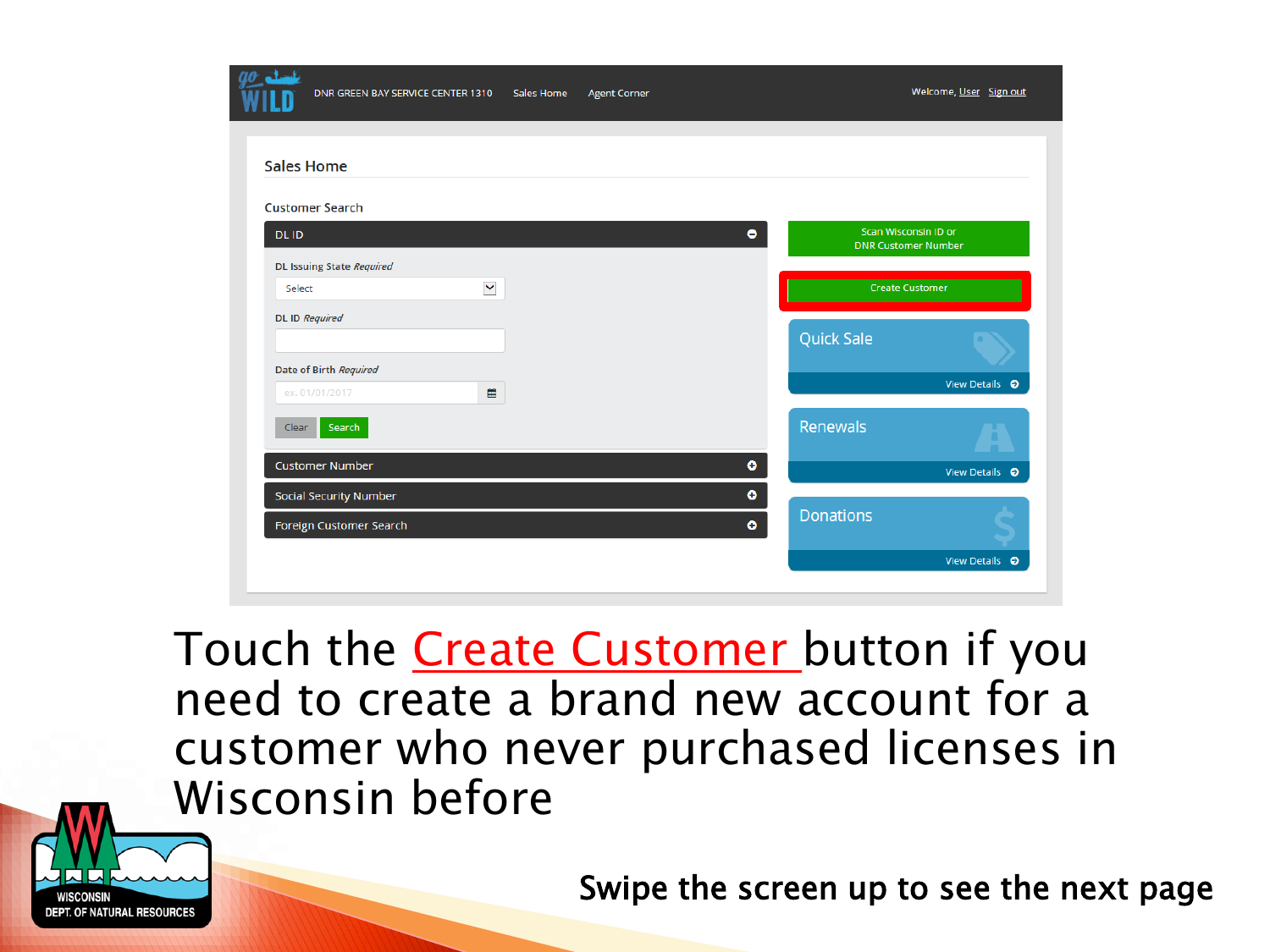| $q_0$ del | <b>DNR GREEN BAY SERVICE CENTER 1310</b> | Sales Home | <b>Agent Corner</b> |                               | Welcome, User Sign out                             |
|-----------|------------------------------------------|------------|---------------------|-------------------------------|----------------------------------------------------|
|           | <b>Sales Home</b>                        |            |                     |                               |                                                    |
|           | <b>Customer Search</b>                   |            |                     |                               |                                                    |
| DL ID     |                                          |            |                     | ۰                             | Scan Wisconsin ID or<br><b>DNR Customer Number</b> |
|           | <b>DL Issuing State Required</b>         |            |                     |                               |                                                    |
| Select    | $\checkmark$                             |            |                     |                               | <b>Create Customer</b>                             |
|           | <b>DL ID Required</b>                    |            |                     | <b>Quick Sale</b>             |                                                    |
|           | Date of Birth Required                   |            |                     |                               |                                                    |
|           | ₩<br>ex. 01/01/2017                      |            |                     |                               | View Details <b>O</b>                              |
| Clear     | Search                                   |            |                     | Renewals                      |                                                    |
|           | <b>Customer Number</b>                   |            |                     | $\bullet$                     | View Details ©                                     |
|           | Social Security Number                   |            |                     | $\bullet$                     |                                                    |
|           | Foreign Customer Search                  |            |                     | <b>Donations</b><br>$\bullet$ |                                                    |
|           |                                          |            |                     |                               | View Details ©                                     |

Touch the **Quick Sale** button if you wish to sell an item that does not require a customer search. These include trail passes, Federal duck stamps, collector stamps and well driller permits.

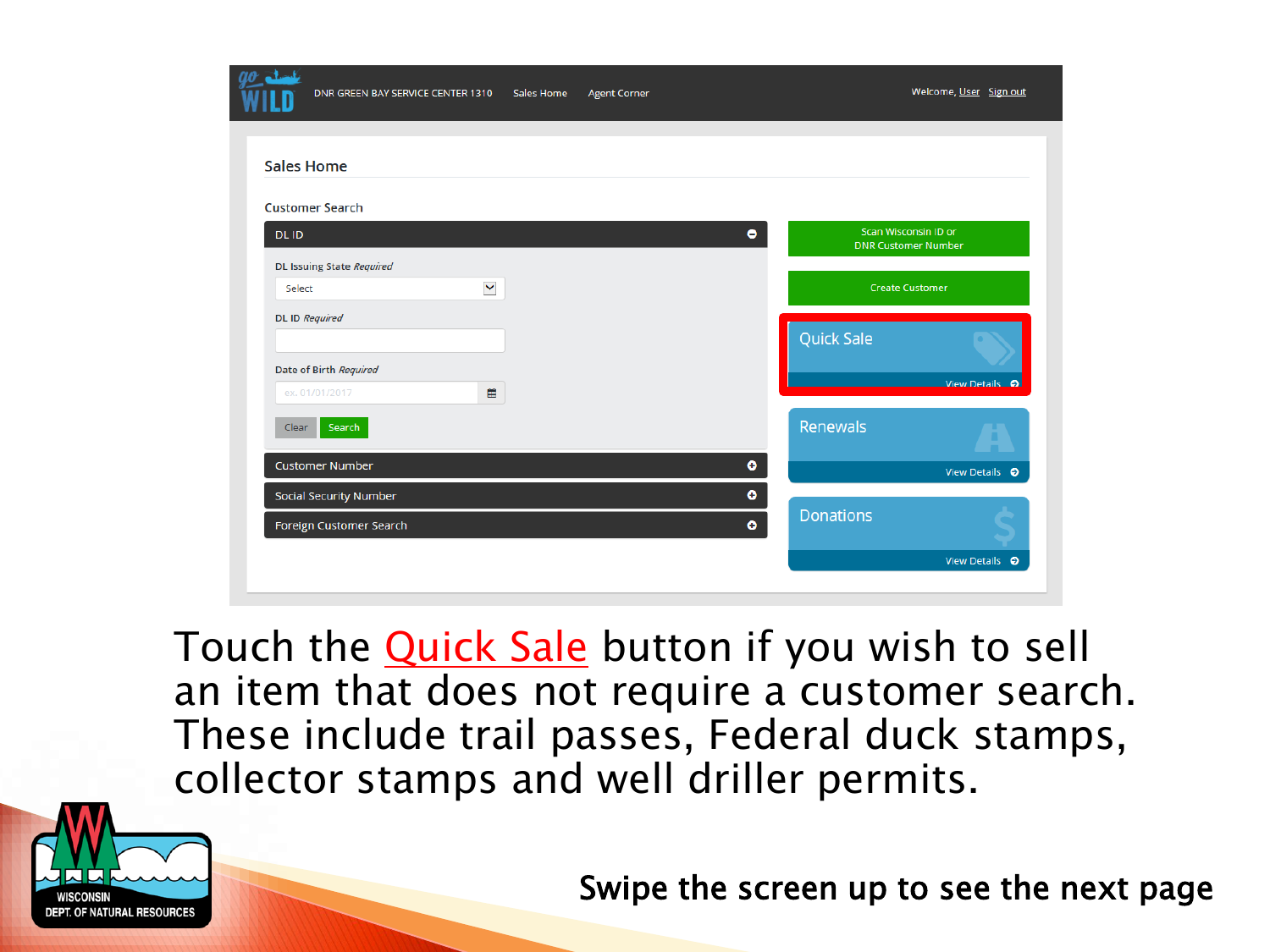| $q_0$ del             | <b>DNR GREEN BAY SERVICE CENTER 1310</b> | Sales Home | <b>Agent Corner</b> |                               | Welcome, User Sign out                             |  |
|-----------------------|------------------------------------------|------------|---------------------|-------------------------------|----------------------------------------------------|--|
| <b>Sales Home</b>     |                                          |            |                     |                               |                                                    |  |
|                       | <b>Customer Search</b>                   |            |                     |                               |                                                    |  |
| DL ID                 |                                          |            |                     | $\bullet$                     | Scan Wisconsin ID or<br><b>DNR Customer Number</b> |  |
|                       | <b>DL Issuing State Required</b>         |            |                     |                               |                                                    |  |
| Select                | $\checkmark$                             |            |                     |                               | <b>Create Customer</b>                             |  |
| <b>DL ID Required</b> |                                          |            |                     |                               |                                                    |  |
|                       |                                          |            |                     | <b>Quick Sale</b>             |                                                    |  |
|                       | Date of Birth Required                   |            |                     |                               |                                                    |  |
|                       | 雦<br>ex. 01/01/2017                      |            |                     |                               | View Details ©                                     |  |
| Clear                 | Search                                   |            |                     | Renewals                      |                                                    |  |
|                       | <b>Customer Number</b>                   |            |                     | $\bullet$                     | View Details ©                                     |  |
|                       | <b>Social Security Number</b>            |            |                     | $\bullet$                     |                                                    |  |
|                       | Foreign Customer Search                  |            |                     | <b>Donations</b><br>$\bullet$ |                                                    |  |
|                       |                                          |            |                     |                               | View Details ©                                     |  |

Touch the Renewals button to start a recreational vehicle renewal for a customer. You will need the customer's DNR number and vehicle registration number.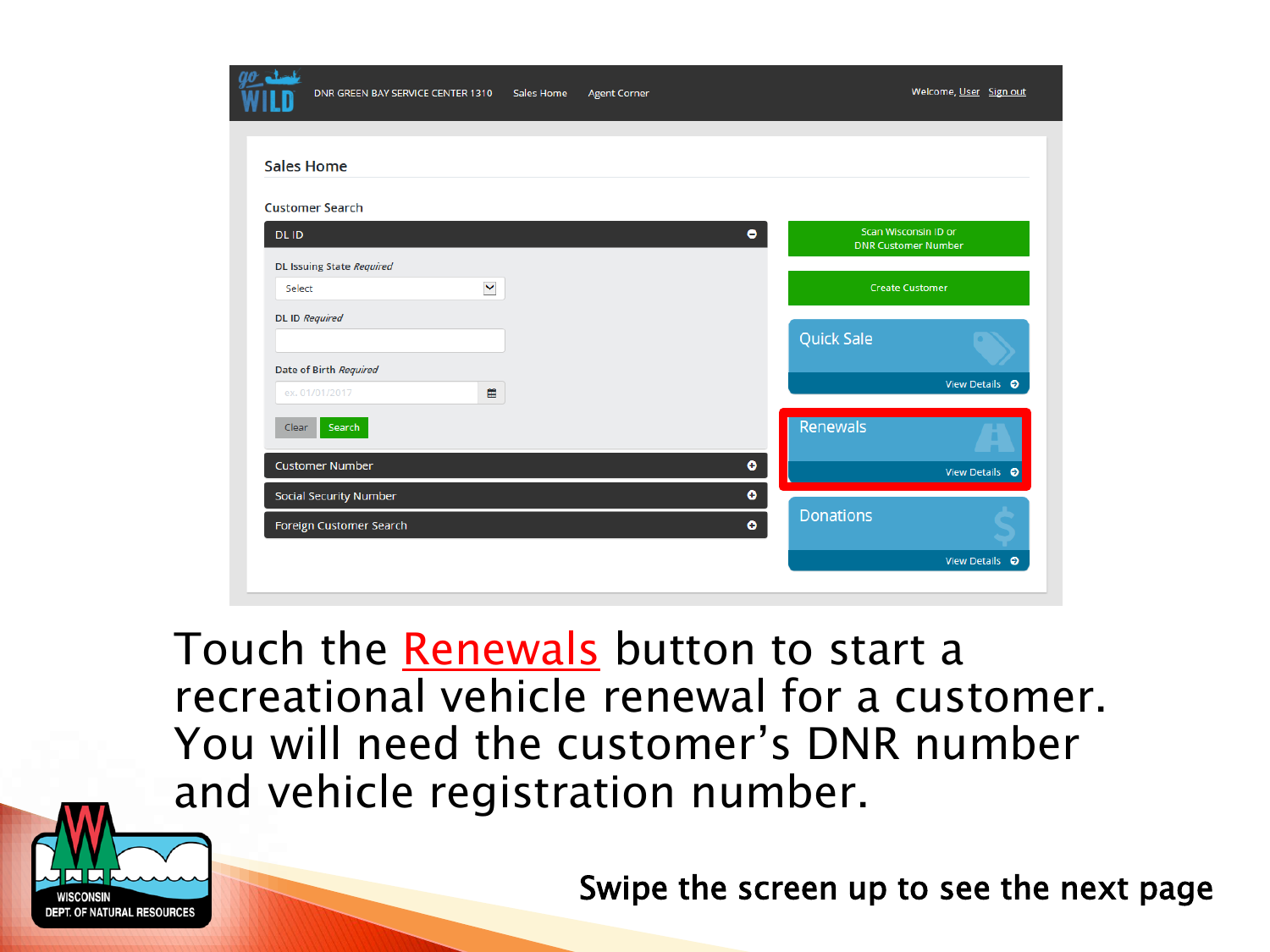| $q_0$ dat         | <b>DNR GREEN BAY SERVICE CENTER 1310</b> | Sales Home | <b>Agent Corner</b> |                  |                                                    | Welcome, User Sign out |
|-------------------|------------------------------------------|------------|---------------------|------------------|----------------------------------------------------|------------------------|
| <b>Sales Home</b> |                                          |            |                     |                  |                                                    |                        |
|                   | <b>Customer Search</b>                   |            |                     |                  |                                                    |                        |
| DL ID             |                                          |            |                     | $\bullet$        | Scan Wisconsin ID or<br><b>DNR Customer Number</b> |                        |
|                   | <b>DL Issuing State Required</b>         |            |                     |                  |                                                    |                        |
| Select            | $\checkmark$                             |            |                     |                  | <b>Create Customer</b>                             |                        |
|                   | <b>DL ID Required</b>                    |            |                     |                  |                                                    |                        |
|                   |                                          |            |                     |                  | <b>Quick Sale</b>                                  |                        |
|                   | Date of Birth Required                   |            |                     |                  |                                                    |                        |
|                   | 巤<br>ex. 01/01/2017                      |            |                     |                  |                                                    | View Details ©         |
| Clear             | Search                                   |            |                     |                  | Renewals                                           |                        |
|                   | <b>Customer Number</b>                   |            |                     | $\bullet$        |                                                    | View Details ©         |
|                   | <b>Social Security Number</b>            |            |                     | $\bullet$        |                                                    |                        |
|                   | Foreign Customer Search                  |            |                     | $\ddot{\bullet}$ | <b>Donations</b>                                   |                        |
|                   |                                          |            |                     |                  |                                                    | View Details ©         |

Touch the <u>Donations</u> button to accept a monetary donation from a customer. We hope you'll encourage your customer to say "yes" to the Cherish Wisconsin Outdoors Fund, which supports wildlife habitat on Wisconsin's public lands.

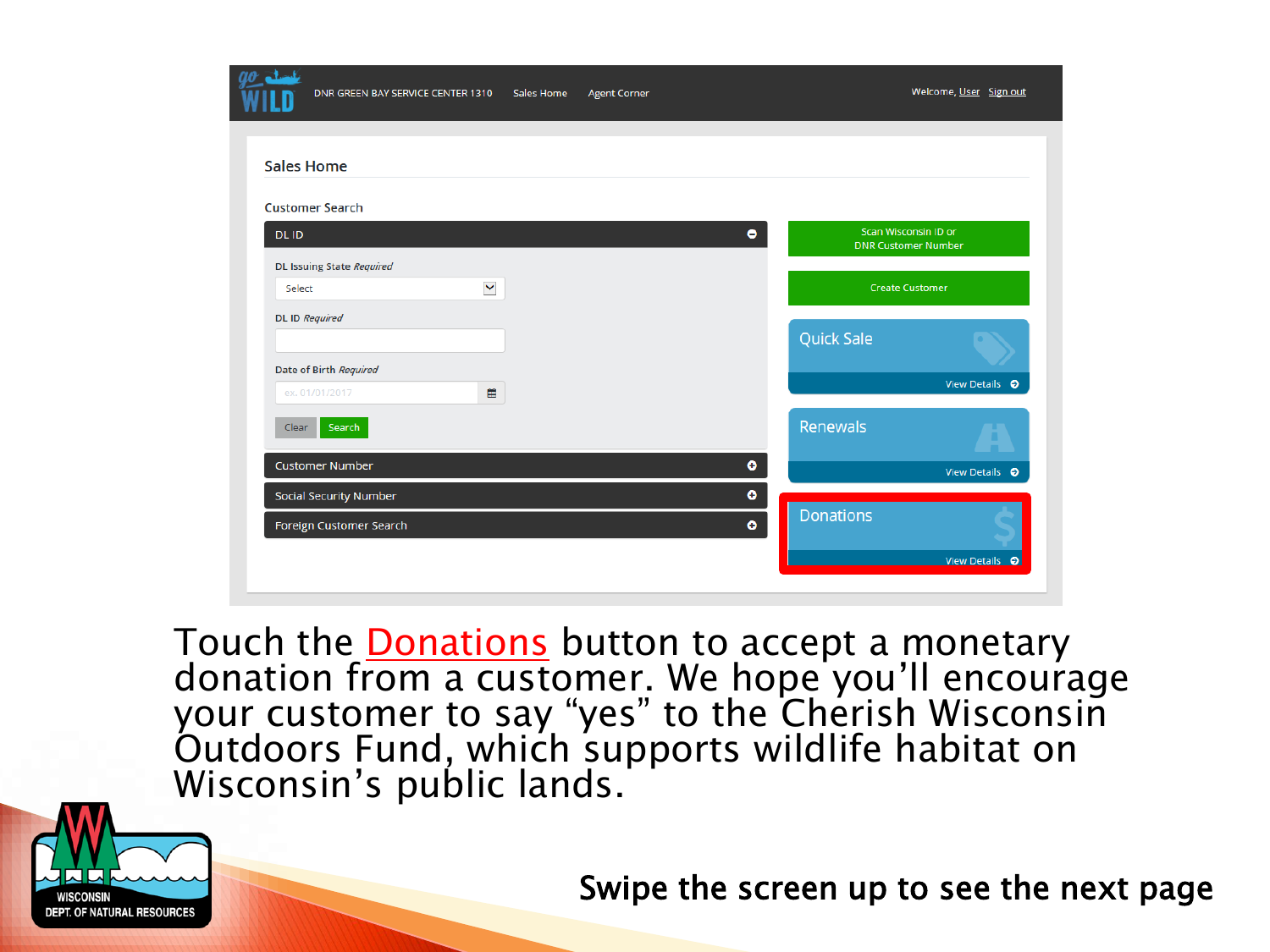| $q_0$ dat         | DNR GREEN BAY SERVICE CENTER 1310 | Sales Home | <b>Agent Corner</b> |           |                                                    | Welcome, User Sign out |
|-------------------|-----------------------------------|------------|---------------------|-----------|----------------------------------------------------|------------------------|
| <b>Sales Home</b> |                                   |            |                     |           |                                                    |                        |
|                   | <b>Customer Search</b>            |            |                     |           |                                                    |                        |
| DL ID             |                                   |            |                     | $\bullet$ | Scan Wisconsin ID or<br><b>DNR Customer Number</b> |                        |
|                   | <b>DL Issuing State Required</b>  |            |                     |           |                                                    |                        |
| Select            | $\checkmark$                      |            |                     |           | <b>Create Customer</b>                             |                        |
|                   | <b>DL ID Required</b>             |            |                     |           |                                                    |                        |
|                   |                                   |            |                     |           | <b>Quick Sale</b>                                  |                        |
|                   | Date of Birth Required            |            |                     |           |                                                    |                        |
|                   | 巤<br>ex. 01/01/2017               |            |                     |           |                                                    | View Details ©         |
| Clear             | Search                            |            |                     |           | Renewals                                           |                        |
|                   | <b>Customer Number</b>            |            |                     | $\bullet$ |                                                    |                        |
|                   |                                   |            |                     |           |                                                    | View Details ©         |
|                   | <b>Social Security Number</b>     |            |                     | $\bullet$ | <b>Donations</b>                                   |                        |
|                   | Foreign Customer Search           |            |                     | $\bullet$ |                                                    |                        |
|                   |                                   |            |                     |           |                                                    | View Details ©         |
|                   |                                   |            |                     |           |                                                    |                        |

# Let's search for a customer record. Touch the scan button to scan a Wisconsin driver license or DNR license…

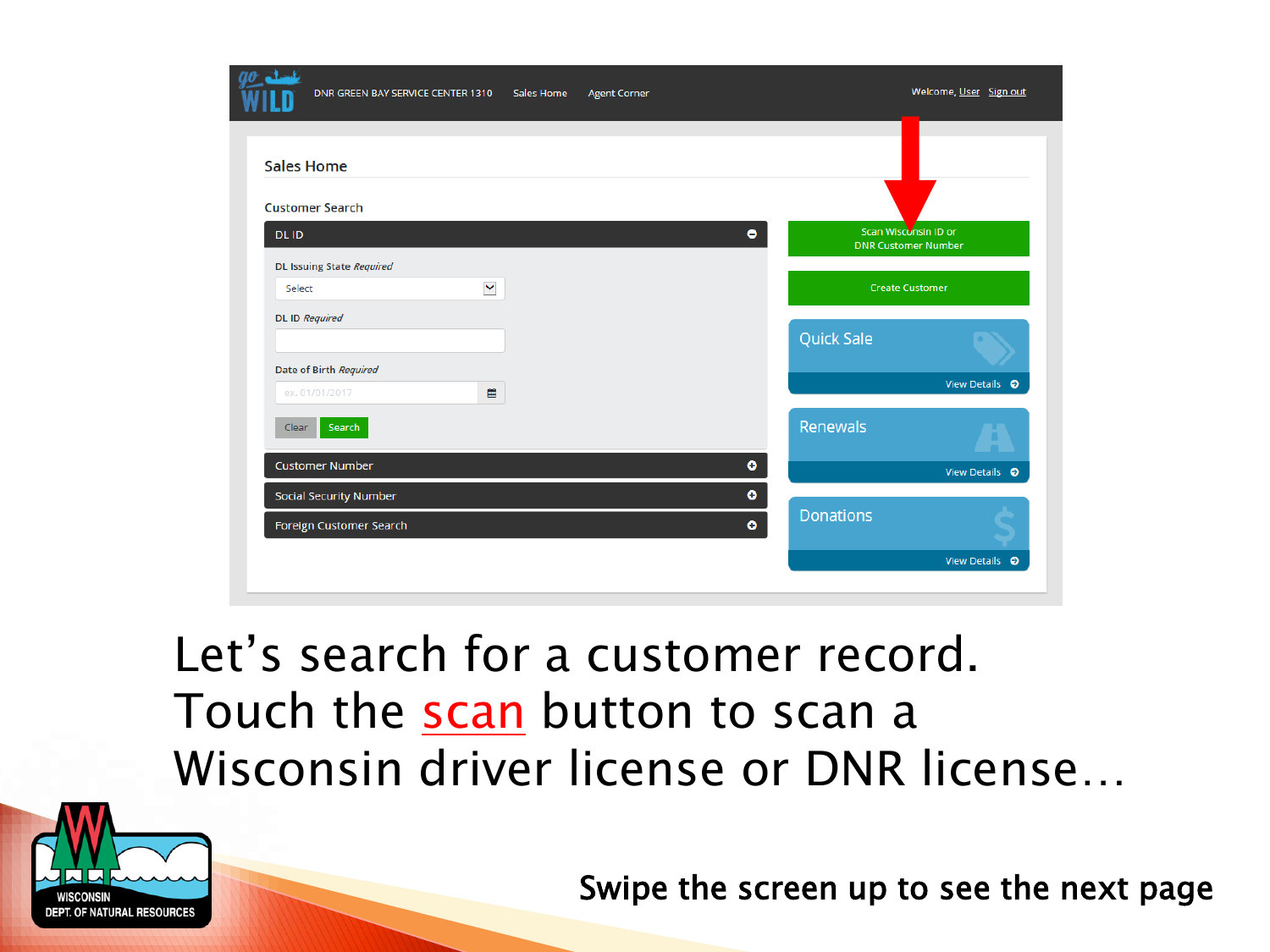| $q_0$ day<br>DNR GREEN BAY SERVICE CENTER 1310 | Sales Home   | <b>Agent Corner</b> |                                                                 | Welcome, User Sign out |
|------------------------------------------------|--------------|---------------------|-----------------------------------------------------------------|------------------------|
| <b>Sales Home</b>                              |              |                     |                                                                 |                        |
| <b>Customer Search</b>                         |              |                     |                                                                 |                        |
| DL ID                                          |              |                     | Scan Wisconsin ID or<br>$\bullet$<br><b>DNR Customer Number</b> |                        |
| <b>DL Issuing State Required</b>               |              |                     |                                                                 |                        |
| Select                                         | $\checkmark$ |                     | <b>Create Customer</b>                                          |                        |
| <b>DL ID Required</b>                          |              |                     |                                                                 |                        |
|                                                |              |                     | <b>Quick Sale</b>                                               |                        |
| Date of Birth Required                         |              |                     |                                                                 |                        |
| ex. 01/01/2017                                 | 巤            |                     |                                                                 | View Details ©         |
| Search<br>Clear                                |              |                     | Renewals                                                        |                        |
|                                                |              |                     |                                                                 |                        |
| <b>Customer Number</b>                         |              |                     | $\bullet$                                                       | View Details ©         |
| <b>Social Security Number</b>                  |              |                     | $\bullet$<br><b>Donations</b>                                   |                        |
| Foreign Customer Search                        |              |                     | $\bullet$                                                       |                        |
|                                                |              |                     |                                                                 | View Details ©         |

...or you can do a manual search. Choose to search by Driver License, DNR Customer Number, Social Security Number, or do a search for a Foreign Customer with a Visa or passport number.

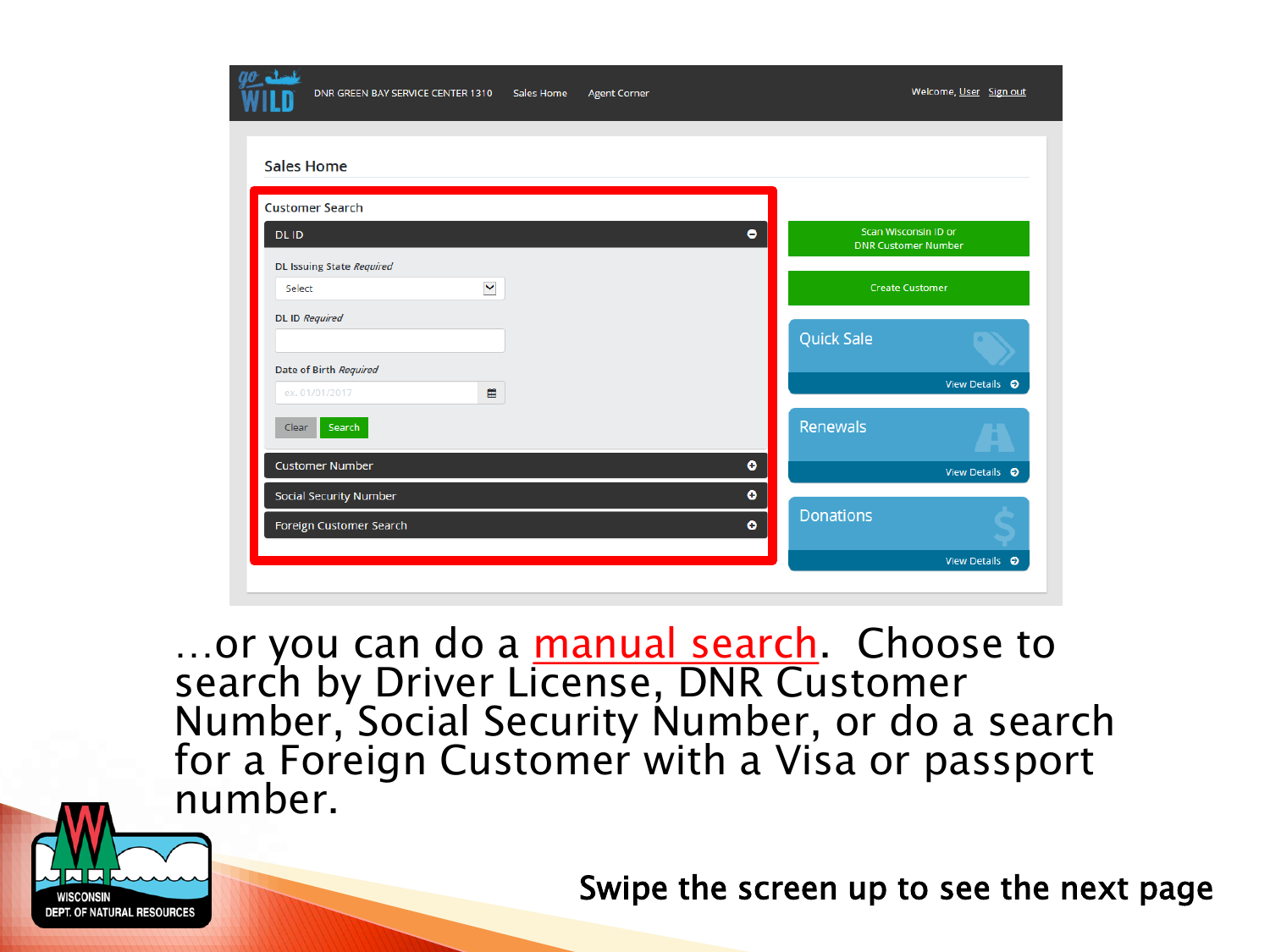| go don't                         | <b>DNR GREEN BAY SERVICE CENTER 1310</b> | Sales Home | <b>Agent Corner</b> |           |                                                    | Welcome, User Sign out |
|----------------------------------|------------------------------------------|------------|---------------------|-----------|----------------------------------------------------|------------------------|
| <b>Sales Home</b>                |                                          |            |                     |           |                                                    |                        |
| <b>Customer Search</b>           |                                          |            |                     |           |                                                    |                        |
| DL ID                            |                                          |            |                     | ۰         | Scan Wisconsin ID or<br><b>DNR Customer Number</b> |                        |
| <b>DL Issuing State Required</b> |                                          |            |                     |           |                                                    |                        |
| Select                           |                                          |            |                     |           | <b>Create Customer</b>                             |                        |
| <b>DL ID Required</b>            |                                          |            |                     |           | <b>Quick Sale</b>                                  |                        |
| Date of Birth Required           |                                          |            |                     |           |                                                    |                        |
| ex. 01/01/2017                   | 兽                                        |            |                     |           |                                                    | View Details ©         |
| Clear                            | Search                                   |            |                     |           | Renewals                                           |                        |
| <b>Customer Number</b>           |                                          |            |                     | $\bullet$ |                                                    | View Details ©         |
| Social Security Number           |                                          |            |                     | $\bullet$ |                                                    |                        |
|                                  | Foreign Customer Search                  |            |                     | $\bullet$ | <b>Donations</b>                                   |                        |
|                                  |                                          |            |                     |           |                                                    | View Details ©         |

In this case, we have selected to search using a Driver License. You will be required to enter the driver license issuing state, the driver license number, and the customer's date of birth. Enter the information and touch the Search button.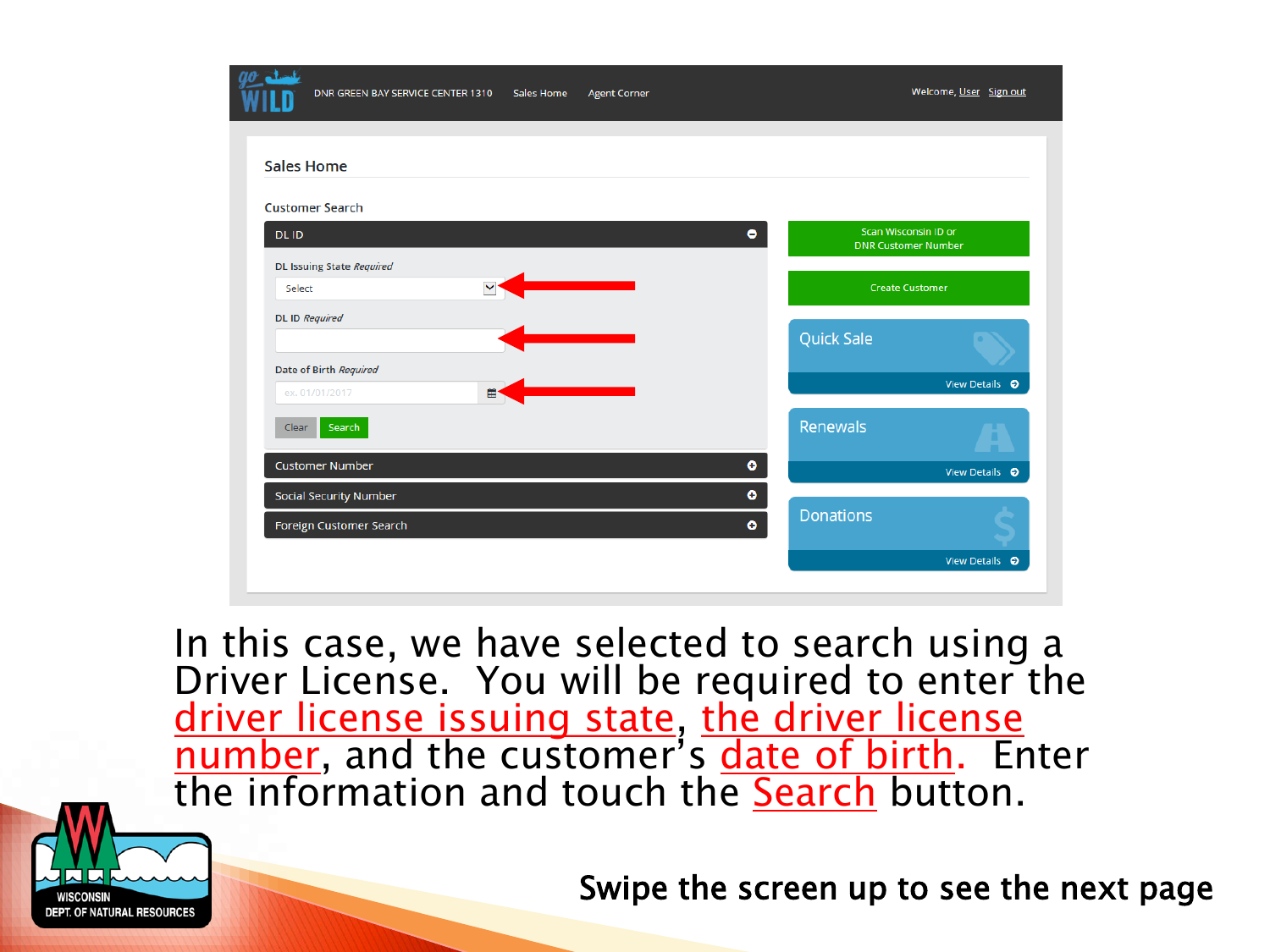|                                                                                       | Verify Customer - Personal Information                                        |                                                                                                  |                                             |                |                                                  |
|---------------------------------------------------------------------------------------|-------------------------------------------------------------------------------|--------------------------------------------------------------------------------------------------|---------------------------------------------|----------------|--------------------------------------------------|
|                                                                                       |                                                                               | Please ask the customer if the following information is correct.                                 |                                             |                |                                                  |
| <b>Personal Information</b>                                                           |                                                                               |                                                                                                  |                                             |                |                                                  |
| Name<br>James Test                                                                    |                                                                               | <b>Customer Number</b><br>729-086-322                                                            | Date of Birth<br>02/06/1975                 |                |                                                  |
| <b>DL Issuing State</b><br>Select                                                     |                                                                               | DL ID<br>$\checkmark$                                                                            |                                             | Verify         | Your DL can NOT be used for proof<br>of purchase |
| Address<br>123 Main Street<br>Anytown, WI 55555<br><b>Identifying Characteristics</b> |                                                                               | <b>Phone Number</b><br>(123) 456-7890                                                            | <b>Email Address</b><br>FAKEEMAIL@YAHOO.COM |                |                                                  |
| Hair Color<br>Brown                                                                   | Eye Color<br>Green                                                            | Height<br>6'0''                                                                                  | Weight (lb)<br>200                          | Gender<br>Male |                                                  |
| <b>Mailing Preferences</b>                                                            |                                                                               |                                                                                                  |                                             |                |                                                  |
|                                                                                       | $\bigcirc$ Include my name/business $\bigcirc$ Don't include my name/business | When DNR receives a request from a third party for a list of customers or businesses: Required O |                                             |                |                                                  |
|                                                                                       | Is the information above accurate?                                            |                                                                                                  |                                             |                |                                                  |
| Cancel<br><b>No</b>                                                                   | Yes                                                                           |                                                                                                  |                                             |                |                                                  |

Once the customer is found, confirm all information is correct. If the customer has a Wisconsin Driver License, enter it and select the Verify button. This will confirm the driver license is valid and will allow the customer to carry their driver license as proof of license purchase.

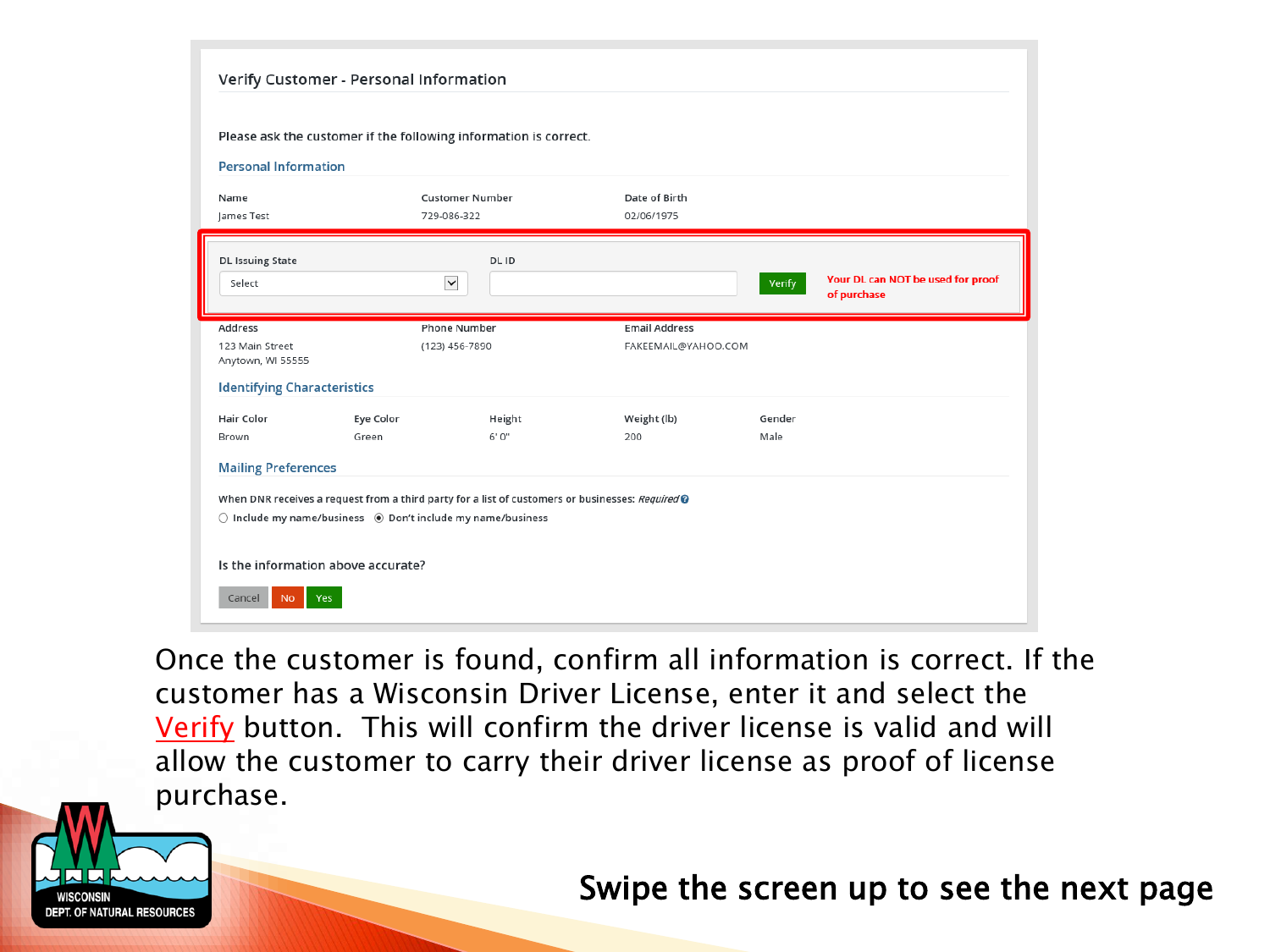|                                                                                       | Verify Customer - Personal Information                                        |                                                                                                        |                                             |                |                                                  |
|---------------------------------------------------------------------------------------|-------------------------------------------------------------------------------|--------------------------------------------------------------------------------------------------------|---------------------------------------------|----------------|--------------------------------------------------|
|                                                                                       |                                                                               | Please ask the customer if the following information is correct.                                       |                                             |                |                                                  |
| <b>Personal Information</b>                                                           |                                                                               |                                                                                                        |                                             |                |                                                  |
| Name<br>James Test                                                                    |                                                                               | <b>Customer Number</b><br>729-086-322                                                                  | Date of Birth<br>02/06/1975                 |                |                                                  |
| <b>DL Issuing State</b><br>Select                                                     |                                                                               | DL ID<br>$\check{ }$                                                                                   |                                             | Verify         | Your DL can NOT be used for proof<br>of purchase |
| Address<br>123 Main Street<br>Anytown, WI 55555<br><b>Identifying Characteristics</b> |                                                                               | <b>Phone Number</b><br>(123) 456-7890                                                                  | <b>Email Address</b><br>FAKEEMAIL@YAHOO.COM |                |                                                  |
| Hair Color<br>Brown<br><b>Mailing Preferences</b>                                     | Eye Color<br>Green                                                            | Height<br>6'0''                                                                                        | Weight (lb)<br>200                          | Gender<br>Male |                                                  |
|                                                                                       | $\bigcirc$ Include my name/business $\bigcirc$ Don't include my name/business | When DNR receives a request from a third party for a list of customers or businesses: Required $\odot$ |                                             |                |                                                  |
| Cancel<br><b>No</b>                                                                   | Is the information above accurate?<br>Yes:                                    |                                                                                                        |                                             |                |                                                  |

Mailing Preferences. The customer may choose to be included in a mailing list or have their information unavailable.

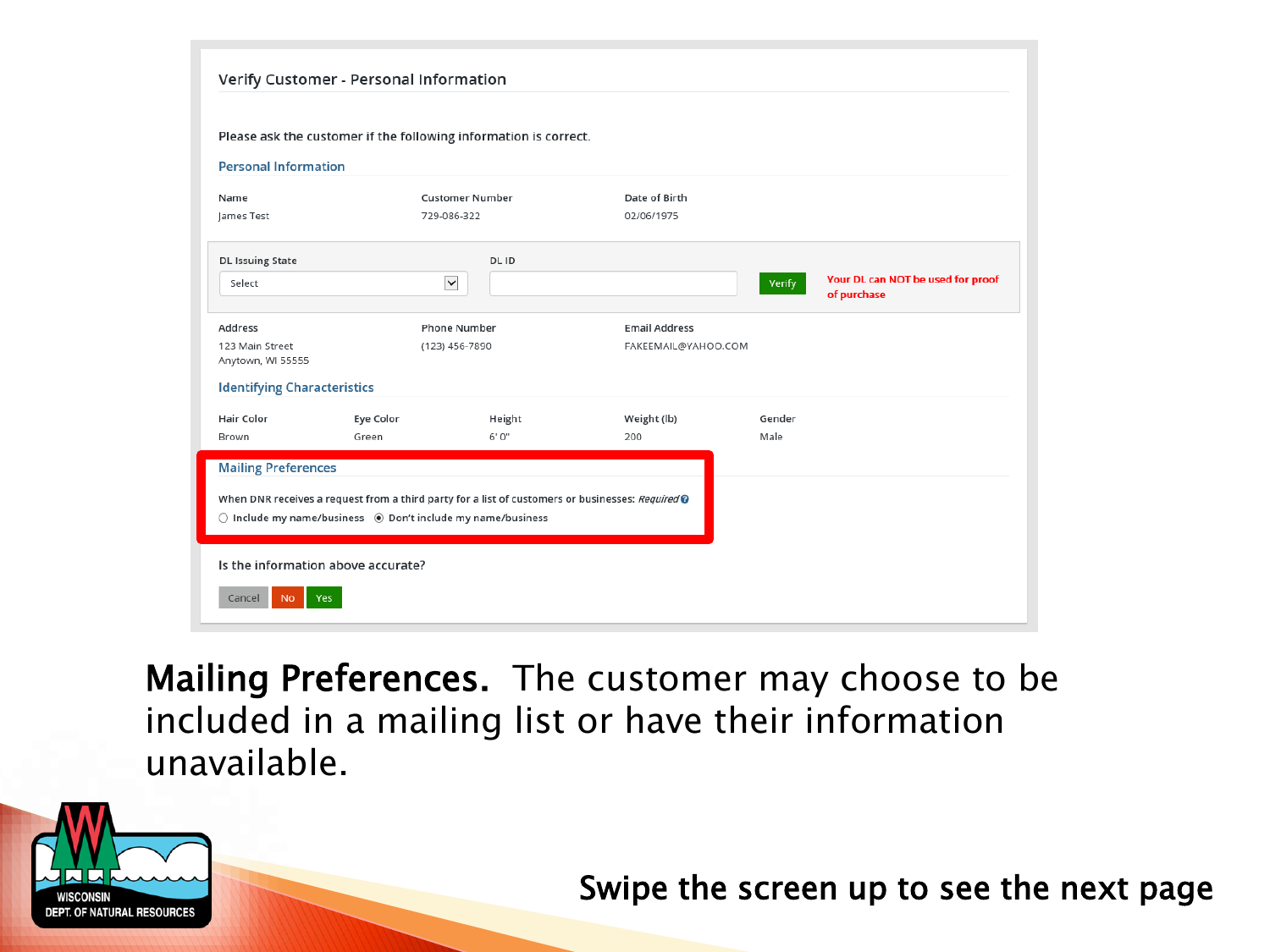|                                      | Verify Customer - Personal Information                                                                                                                                                  |                        |                      |        |                                                  |
|--------------------------------------|-----------------------------------------------------------------------------------------------------------------------------------------------------------------------------------------|------------------------|----------------------|--------|--------------------------------------------------|
|                                      | Please ask the customer if the following information is correct.                                                                                                                        |                        |                      |        |                                                  |
| <b>Personal Information</b>          |                                                                                                                                                                                         |                        |                      |        |                                                  |
| Name                                 |                                                                                                                                                                                         | <b>Customer Number</b> | Date of Birth        |        |                                                  |
| James Test                           |                                                                                                                                                                                         | 729-086-322            | 02/06/1975           |        |                                                  |
| <b>DL Issuing State</b>              |                                                                                                                                                                                         | DL ID                  |                      |        |                                                  |
| Select                               |                                                                                                                                                                                         | $\check{~}$            |                      | Verify | Your DL can NOT be used for proof<br>of purchase |
| Address                              |                                                                                                                                                                                         | <b>Phone Number</b>    | <b>Email Address</b> |        |                                                  |
| 123 Main Street<br>Anytown, WI 55555 |                                                                                                                                                                                         | (123) 456-7890         | FAKEEMAIL@YAHOO.COM  |        |                                                  |
| <b>Identifying Characteristics</b>   |                                                                                                                                                                                         |                        |                      |        |                                                  |
| Hair Color                           | Eye Color                                                                                                                                                                               | Height                 | Weight (lb)          | Gender |                                                  |
| Brown                                | Green                                                                                                                                                                                   | 6'0''                  | 200                  | Male   |                                                  |
| <b>Mailing Preferences</b>           |                                                                                                                                                                                         |                        |                      |        |                                                  |
|                                      | When DNR receives a request from a third party for a list of customers or businesses: Required $\odot$<br>$\bigcirc$ Include my name/business $\bigcirc$ Don't include my name/business |                        |                      |        |                                                  |
|                                      | Is the information above accurate?                                                                                                                                                      |                        |                      |        |                                                  |
| <b>No</b><br>Cancel                  | Yes                                                                                                                                                                                     |                        |                      |        |                                                  |

Update the customer's account information if necessary. Select the No button and make the corrections on the edit screen, or select Yes if everything is correct.

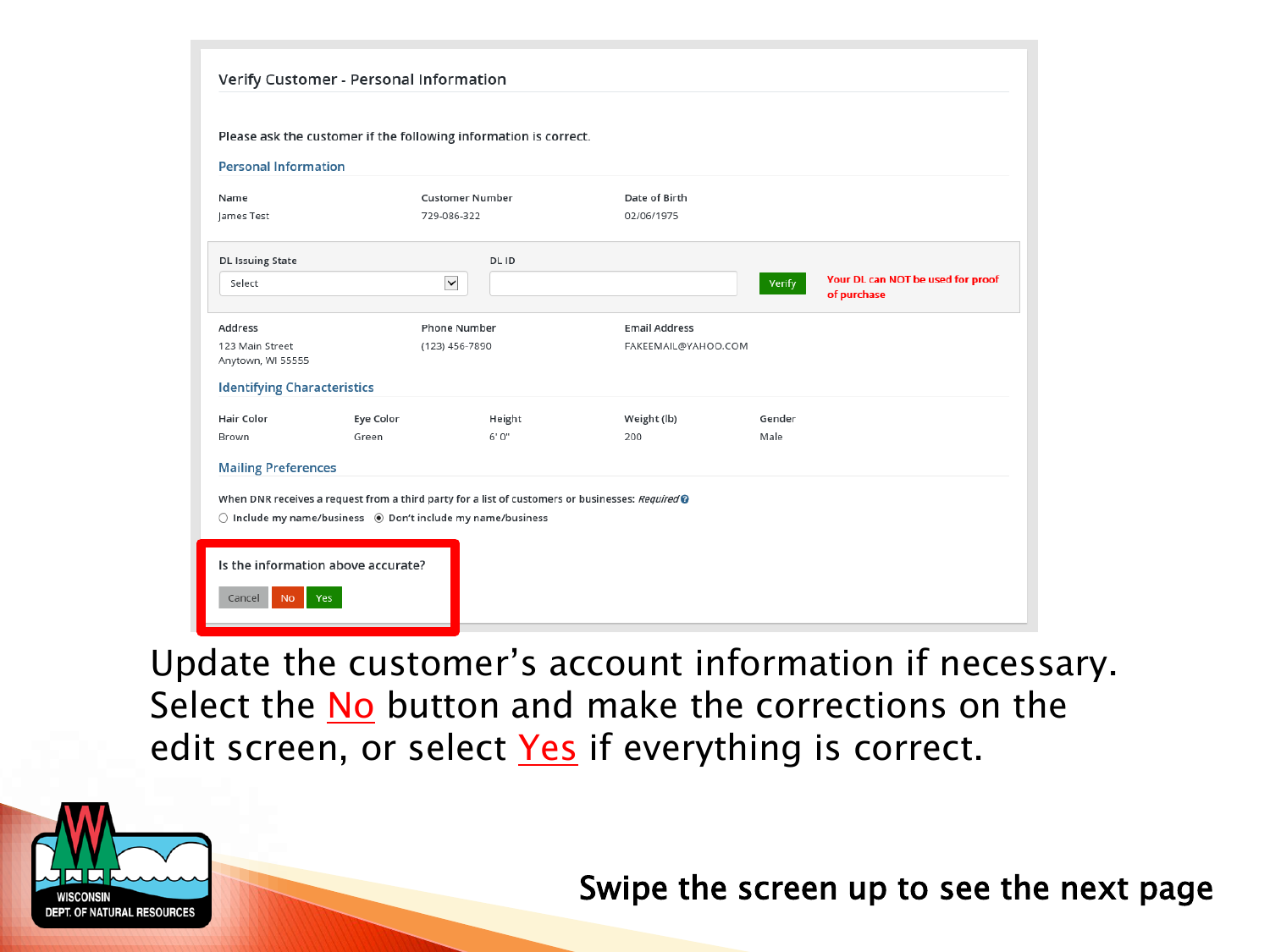#### Residency

|                                                                                                                                                                                  | <b>Identification Requirements to purchase a Resident License</b> |  |                                                                                                                                                                                                                                                                                                                                                                                                                                                       |
|----------------------------------------------------------------------------------------------------------------------------------------------------------------------------------|-------------------------------------------------------------------|--|-------------------------------------------------------------------------------------------------------------------------------------------------------------------------------------------------------------------------------------------------------------------------------------------------------------------------------------------------------------------------------------------------------------------------------------------------------|
| Section 29.001(69) of the Wisconsin Statutes defines residency as:<br>limitation, the location where the person votes, pays personal income taxes or obtains a driver's license. |                                                                   |  | "Resident" means a person who has maintained his or her place of permanent abode in this state for a period of 30 days immediately preceding<br>his or her application for an approval. Domiciliary intent is required to establish that a person is maintaining his or her place of permanent abode<br>in this state. Mere ownership of property is not sufficient to establish domiciliary intent. Evidence of domiciliary intent includes, without |
| Identification Requirements to purchase a Nonresident License                                                                                                                    |                                                                   |  |                                                                                                                                                                                                                                                                                                                                                                                                                                                       |
| Nonresidents are required to provide identification showing the applicant's name and address prior to purchasing a license.                                                      |                                                                   |  |                                                                                                                                                                                                                                                                                                                                                                                                                                                       |

The customer must present proof of residency to you at every purchase. Driver license is best. A previously purchased fishing or hunting license is NOT proof of residency. Refer to the information on screen for residency requirements, or touch **Next** to continue

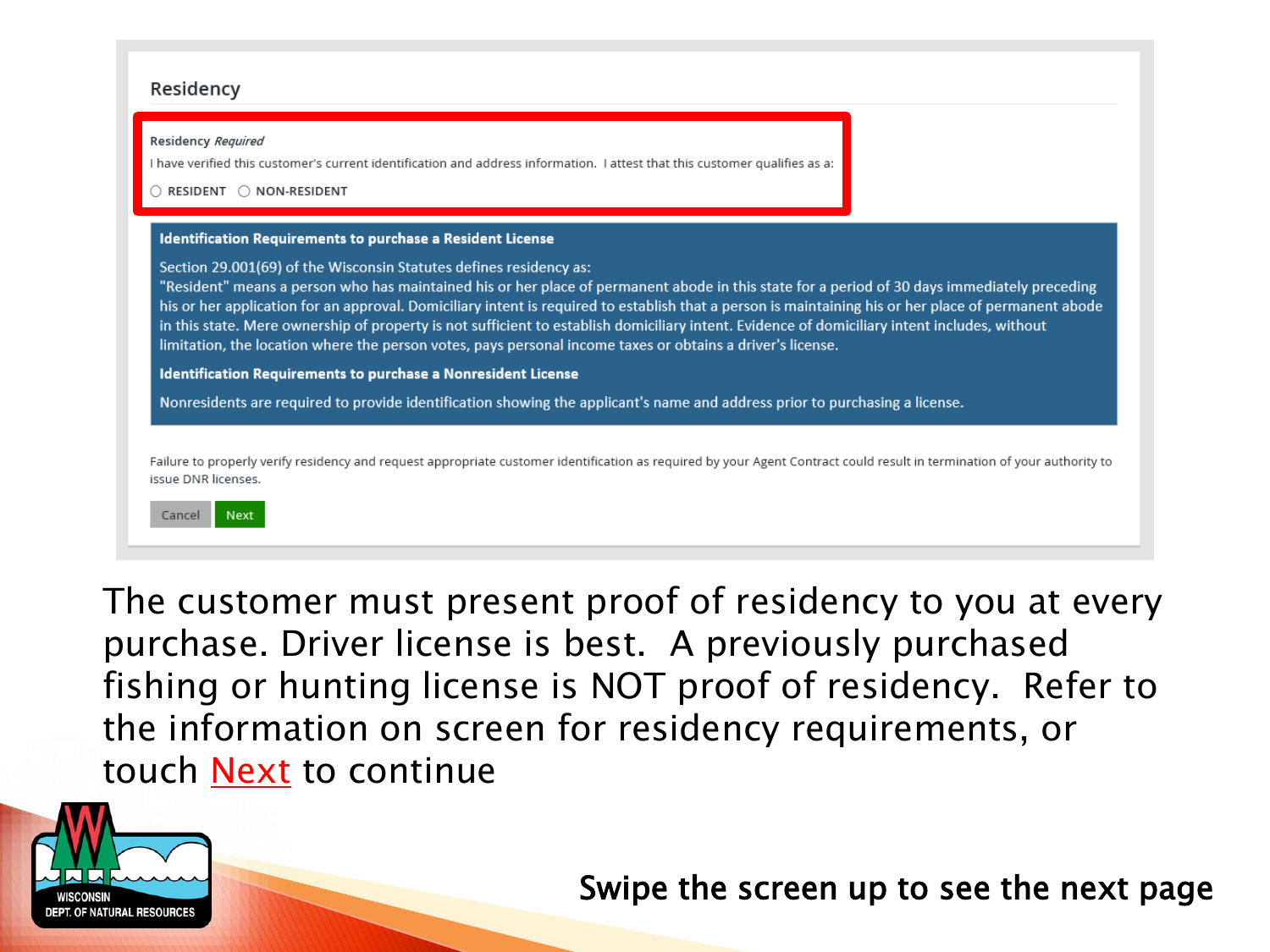| <b>Customer Catalog</b>                                      |                                                       |                                                  |                                   |
|--------------------------------------------------------------|-------------------------------------------------------|--------------------------------------------------|-----------------------------------|
| Fish<br>Hunt/Trap<br>Applications                            | Trails & Parks<br>Misc/Other                          |                                                  | $Cart$ O                          |
| <b>Featured Products</b>                                     |                                                       | <b>Customer Information</b>                      |                                   |
| <b>Product Name</b>                                          | Description                                           | Price                                            | James Test <i>■</i>               |
| <b>Conservation Patron Combination License</b><br>(Resident) | Fishing, Small Game, Gun Deer, Bow (vertical<br>and c | 123 Main Street<br>\$165.00<br>Anytown, WI 55555 | Customer Number: 729-086-322      |
| <b>Venison Processing Donation</b>                           | You may donate \$1.00 or more. This<br>contribution w | \$1.00<br><b>Recreational Vehicles</b>           | <b>Active Products and Points</b> |
| Go Wild Conservation Card                                    | Get your Card now! You will receive your card<br>in   | \$3.50                                           | <b>Return to Customer Search</b>  |
| \$2 Reprint Customer Documents                               |                                                       | \$2.00                                           |                                   |

Welcome to the Customer Catalog! From this point on everything you see will be personalized to the customer.

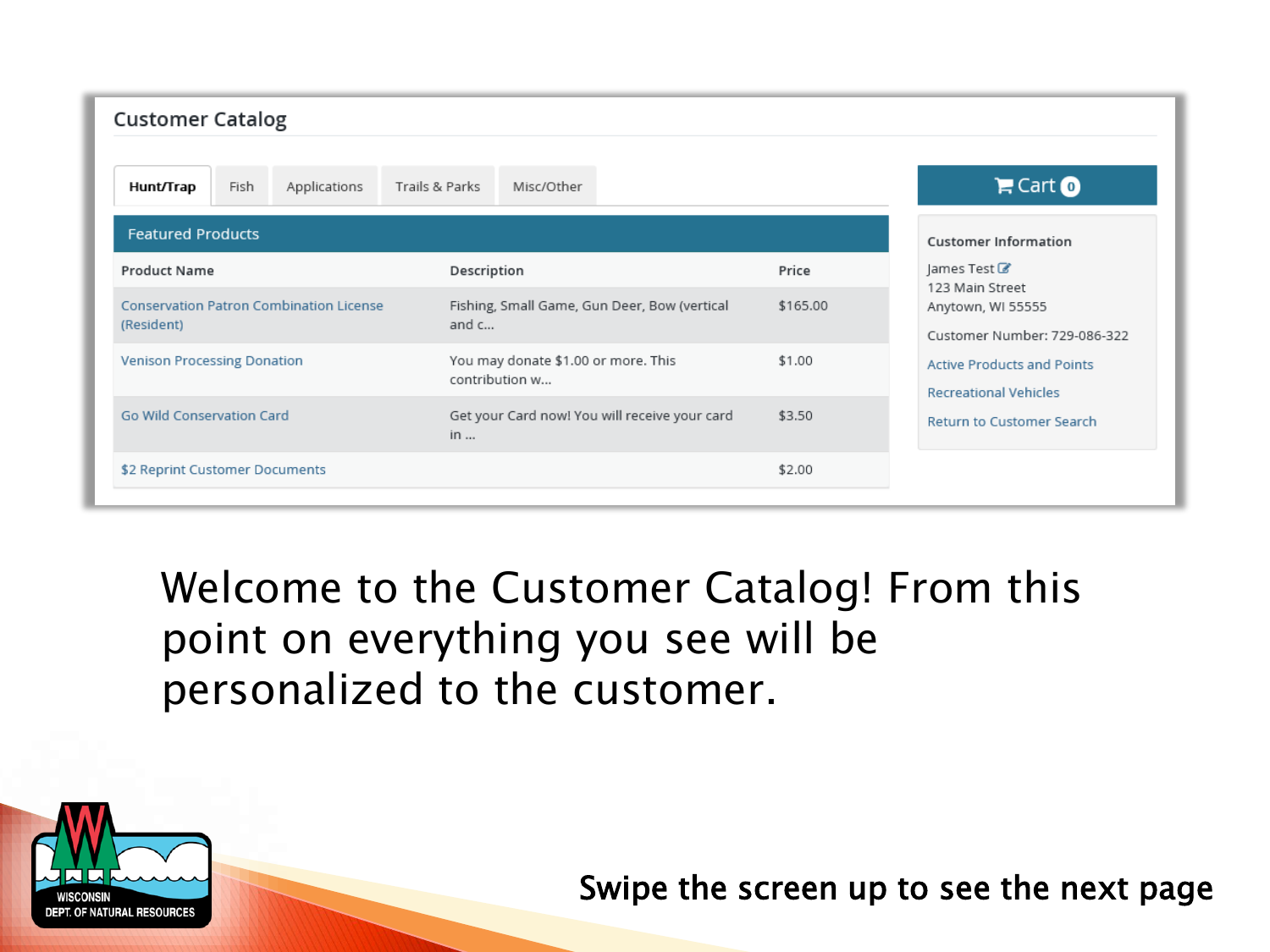| <b>Customer Catalog</b>                                      |                                                       |          |                                                                      |
|--------------------------------------------------------------|-------------------------------------------------------|----------|----------------------------------------------------------------------|
| Fish<br>Applications<br>Hunt/Trap                            | Trails & Parks<br>Misc/Other                          |          | $Cart$ O                                                             |
| <b>Featured Products</b>                                     |                                                       |          | <b>Customer Information</b>                                          |
| <b>Product Name</b>                                          | Description                                           | Price    | James Test ■                                                         |
| <b>Conservation Patron Combination License</b><br>(Resident) | Fishing, Small Game, Gun Deer, Bow (vertical<br>and c | \$165.00 | 123 Main Street<br>Anytown, WI 55555<br>Customer Number: 729-086-322 |
| <b>Venison Processing Donation</b>                           | You may donate \$1.00 or more. This<br>contribution w | \$1.00   | <b>Active Products and Points</b><br><b>Recreational Vehicles</b>    |
| Go Wild Conservation Card                                    | Get your Card now! You will receive your card<br>in   | \$3.50   | <b>Return to Customer Search</b>                                     |
| \$2 Reprint Customer Documents                               |                                                       | \$2.00   |                                                                      |

The **Customer Information** section is a tool for you to view the customers account for a variety of information:

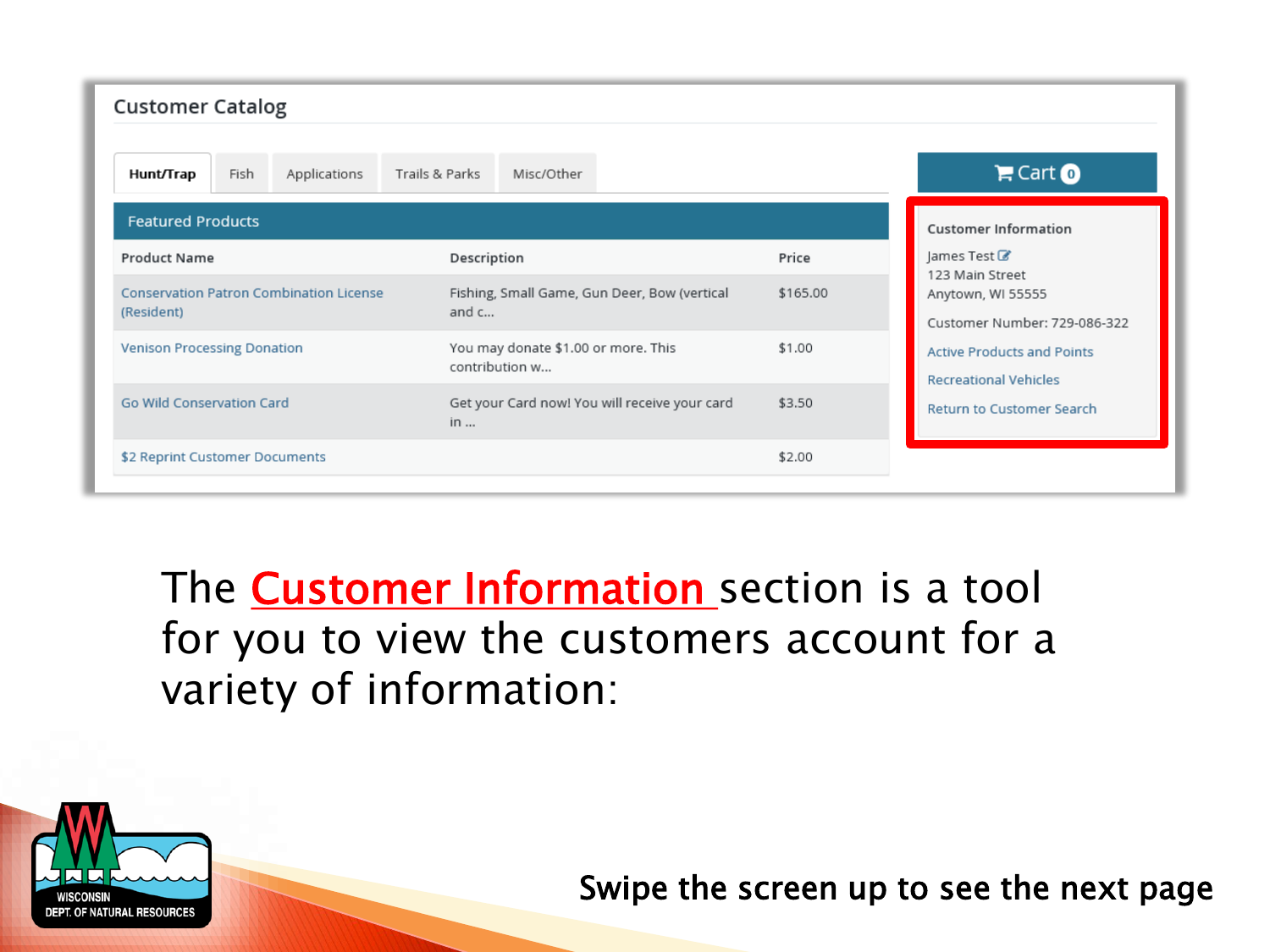| <b>Customer Catalog</b>                                      |                                                       |          |                                                                      |
|--------------------------------------------------------------|-------------------------------------------------------|----------|----------------------------------------------------------------------|
| Fish<br>Applications<br>Hunt/Trap                            | Trails & Parks<br>Misc/Other                          |          | Cart                                                                 |
| <b>Featured Products</b>                                     |                                                       |          | <b>Customer Information</b>                                          |
| <b>Product Name</b>                                          | Description                                           | Price    | James Test                                                           |
| <b>Conservation Patron Combination License</b><br>(Resident) | Fishing, Small Game, Gun Deer, Bow (vertical<br>and c | \$165.00 | 123 Main Street<br>Anytown, WI 55555<br>Customer Number: 729-086-322 |
| <b>Venison Processing Donation</b>                           | You may donate \$1.00 or more. This<br>contribution w | \$1.00   | <b>Active Products and Points</b><br><b>Recreational Vehicles</b>    |
| Go Wild Conservation Card                                    | Get your Card now! You will receive your card<br>in   | \$3.50   | <b>Return to Customer Search</b>                                     |
| \$2 Reprint Customer Documents                               |                                                       | \$2.00   |                                                                      |

You can edit a customer's information without going back to the beginning. Just touch the Edit icon next to their name.

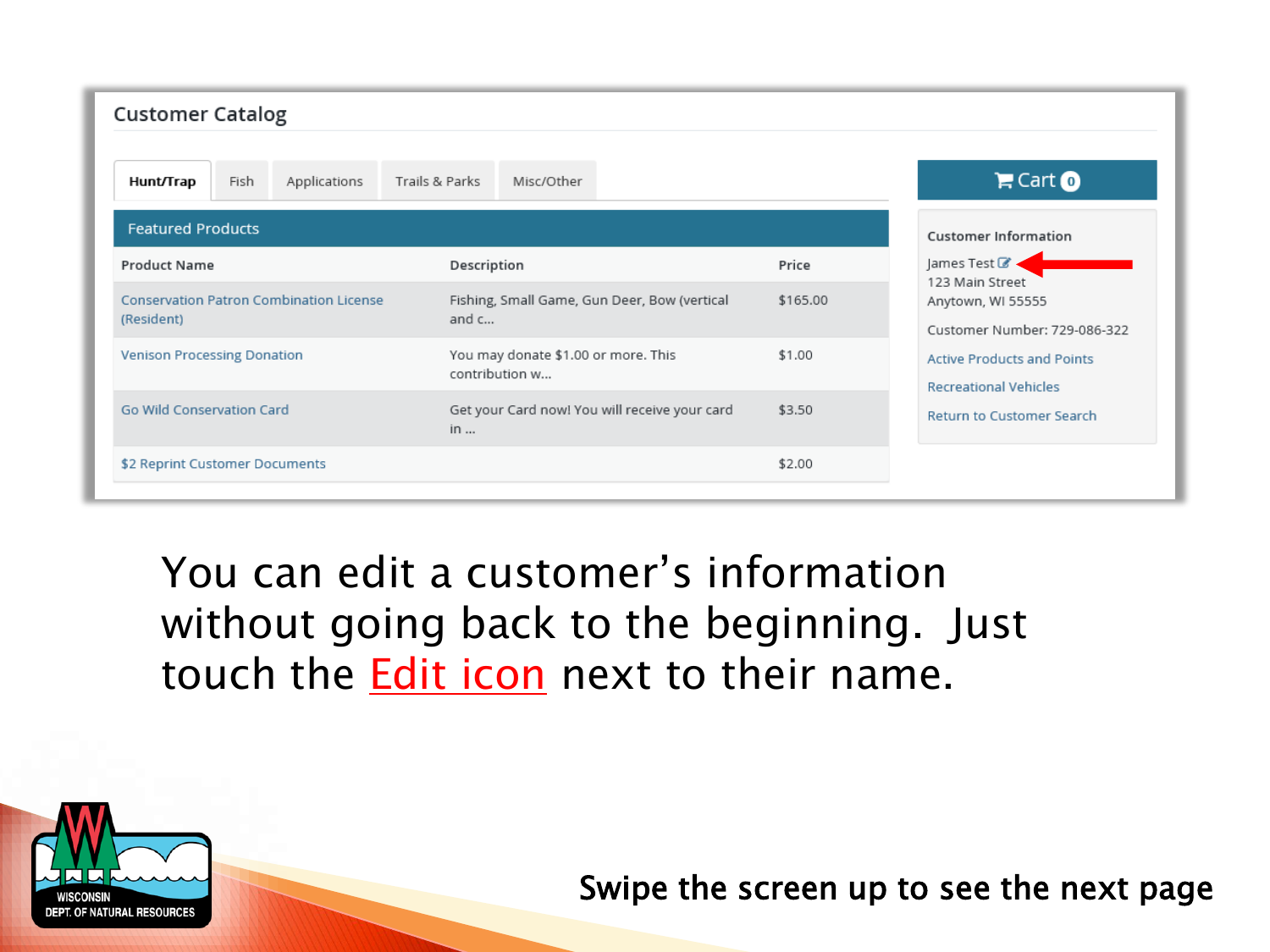| <b>Customer Catalog</b>                                      |                                                       |          |                                                                      |  |
|--------------------------------------------------------------|-------------------------------------------------------|----------|----------------------------------------------------------------------|--|
| Fish<br>Applications<br>Hunt/Trap                            | Misc/Other<br>Trails & Parks                          |          | Cart                                                                 |  |
| <b>Featured Products</b>                                     |                                                       |          | <b>Customer Information</b>                                          |  |
| <b>Product Name</b>                                          | Description                                           | Price    | James Test ■                                                         |  |
| <b>Conservation Patron Combination License</b><br>(Resident) | Fishing, Small Game, Gun Deer, Bow (vertical<br>and c | \$165.00 | 123 Main Street<br>Anytown, WI 55555<br>Customer Number: 729-086-322 |  |
| <b>Venison Processing Donation</b>                           | You may donate \$1.00 or more. This<br>contribution w | \$1.00   | <b>Active Products and Points</b><br><b>Recreational Vehicles</b>    |  |
| Go Wild Conservation Card                                    | Get your Card now! You will receive your card<br>in   | \$3.50   | Return to Customer Search                                            |  |
| \$2 Reprint Customer Documents                               |                                                       | \$2.00   |                                                                      |  |

Touch **Active Products and Points** to view any approvals the customer has purchased so far in the current license year, or any preference points they have accumulated for their permit applications.

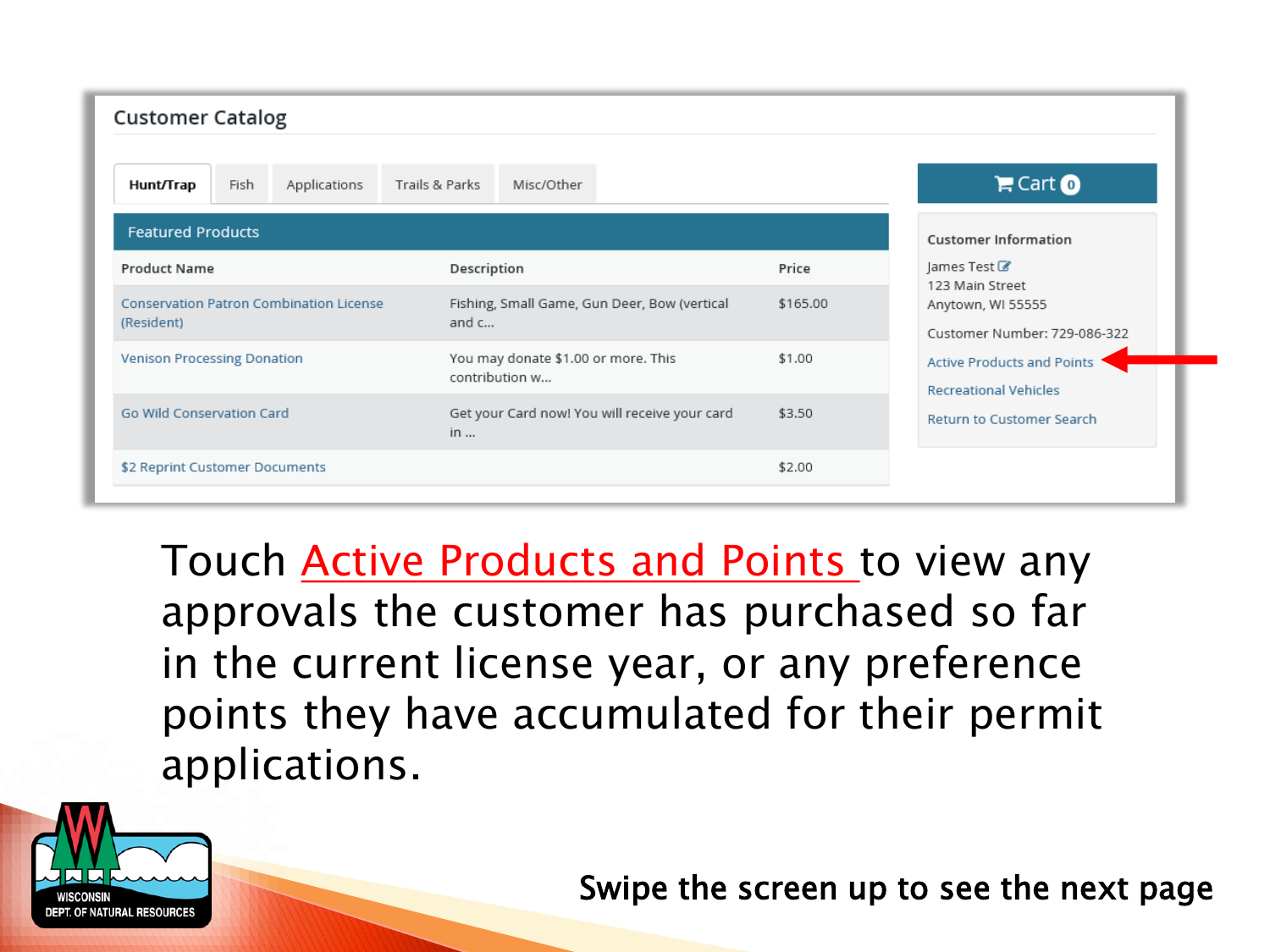| <b>Customer Catalog</b>                                      |                                                       |          |                                                                      |
|--------------------------------------------------------------|-------------------------------------------------------|----------|----------------------------------------------------------------------|
| Fish<br>Applications<br>Hunt/Trap                            | Trails & Parks<br>Misc/Other                          |          | Cart                                                                 |
| <b>Featured Products</b>                                     |                                                       |          | <b>Customer Information</b>                                          |
| <b>Product Name</b>                                          | Description                                           | Price    | ames Test ■                                                          |
| <b>Conservation Patron Combination License</b><br>(Resident) | Fishing, Small Game, Gun Deer, Bow (vertical<br>and c | \$165.00 | 123 Main Street<br>Anytown, WI 55555<br>Customer Number: 729-086-322 |
| <b>Venison Processing Donation</b>                           | You may donate \$1.00 or more. This<br>contribution w | \$1.00   | <b>Active Products and Points</b><br>Recreational Vehicles           |
| Go Wild Conservation Card                                    | Get your Card now! You will receive your card<br>in   | \$3.50   | <b>Return to Customer Search</b>                                     |
| \$2 Reprint Customer Documents                               |                                                       | \$2.00   |                                                                      |

Touch Recreational Vehicles to view any boats, ATVs, UTVs, or snowmobiles currently registered to the customer. You will be able to renew those vehicles for the customer here as well

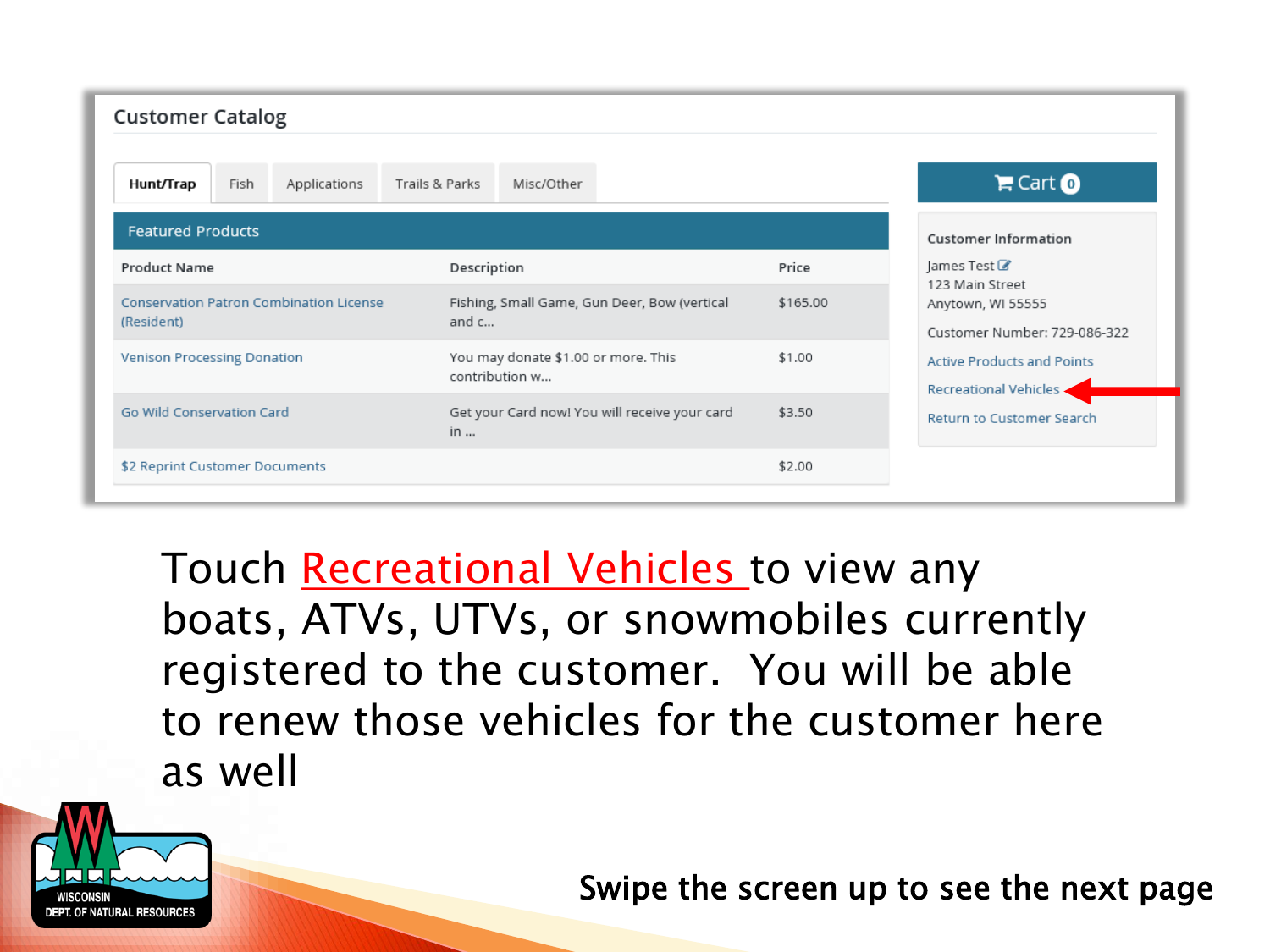| <b>Customer Catalog</b>                                      |                                                         |          |                                                                      |
|--------------------------------------------------------------|---------------------------------------------------------|----------|----------------------------------------------------------------------|
| Fish<br>Applications<br>Hunt/Trap                            | Trails & Parks<br>Misc/Other                            |          | Cart                                                                 |
| <b>Featured Products</b>                                     |                                                         |          | <b>Customer Information</b>                                          |
| <b>Product Name</b>                                          | Description                                             | Price    | ames Test ■                                                          |
| <b>Conservation Patron Combination License</b><br>(Resident) | Fishing, Small Game, Gun Deer, Bow (vertical<br>and $c$ | \$165.00 | 123 Main Street<br>Anytown, WI 55555<br>Customer Number: 729-086-322 |
| <b>Venison Processing Donation</b>                           | You may donate \$1.00 or more. This<br>contribution w   | \$1.00   | <b>Active Products and Points</b><br><b>Recreational Vehicles</b>    |
| Go Wild Conservation Card                                    | Get your Card now! You will receive your card<br>in     | \$3.50   | Return to Customer Search                                            |
| \$2 Reprint Customer Documents                               |                                                         | \$2.00   |                                                                      |

Touch Return to Customer Search if you wish to end this transaction and try a new customer search.

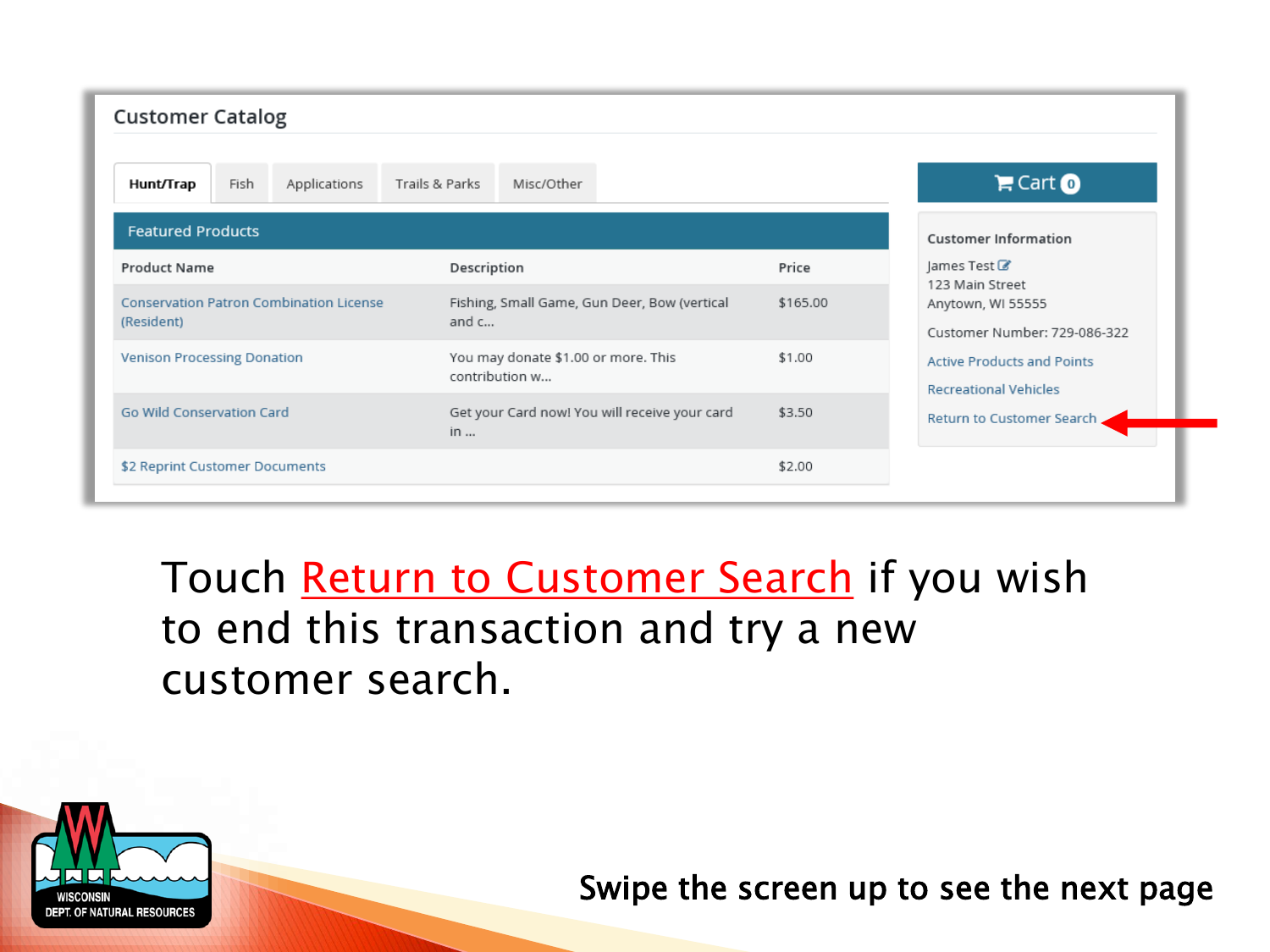| <b>Customer Catalog</b>                                      |              |                |                                                       |  |          |                                                                      |  |
|--------------------------------------------------------------|--------------|----------------|-------------------------------------------------------|--|----------|----------------------------------------------------------------------|--|
| Hunt/Trap<br>Fish                                            | Applications | Trails & Parks | Misc/Other                                            |  |          | Cart                                                                 |  |
| <b>Featured Products</b>                                     |              |                |                                                       |  |          | <b>Customer Information</b>                                          |  |
| <b>Product Name</b>                                          |              | Description    |                                                       |  | Price    | James Test <i>■</i>                                                  |  |
| <b>Conservation Patron Combination License</b><br>(Resident) |              |                | Fishing, Small Game, Gun Deer, Bow (vertical<br>and c |  | \$165.00 | 123 Main Street<br>Anytown, WI 55555<br>Customer Number: 729-086-322 |  |
| <b>Venison Processing Donation</b>                           |              |                | You may donate \$1.00 or more. This<br>contribution w |  | \$1.00   | <b>Active Products and Points</b><br><b>Recreational Vehicles</b>    |  |
| Go Wild Conservation Card                                    |              | in             | Get your Card now! You will receive your card         |  | \$3.50   | <b>Return to Customer Search</b>                                     |  |
| \$2 Reprint Customer Documents                               |              |                |                                                       |  | \$2.00   |                                                                      |  |

When you are ready to select a product for the customer, touch one of the tabs at the top. They will offer a more specific list of licenses for easier searching.

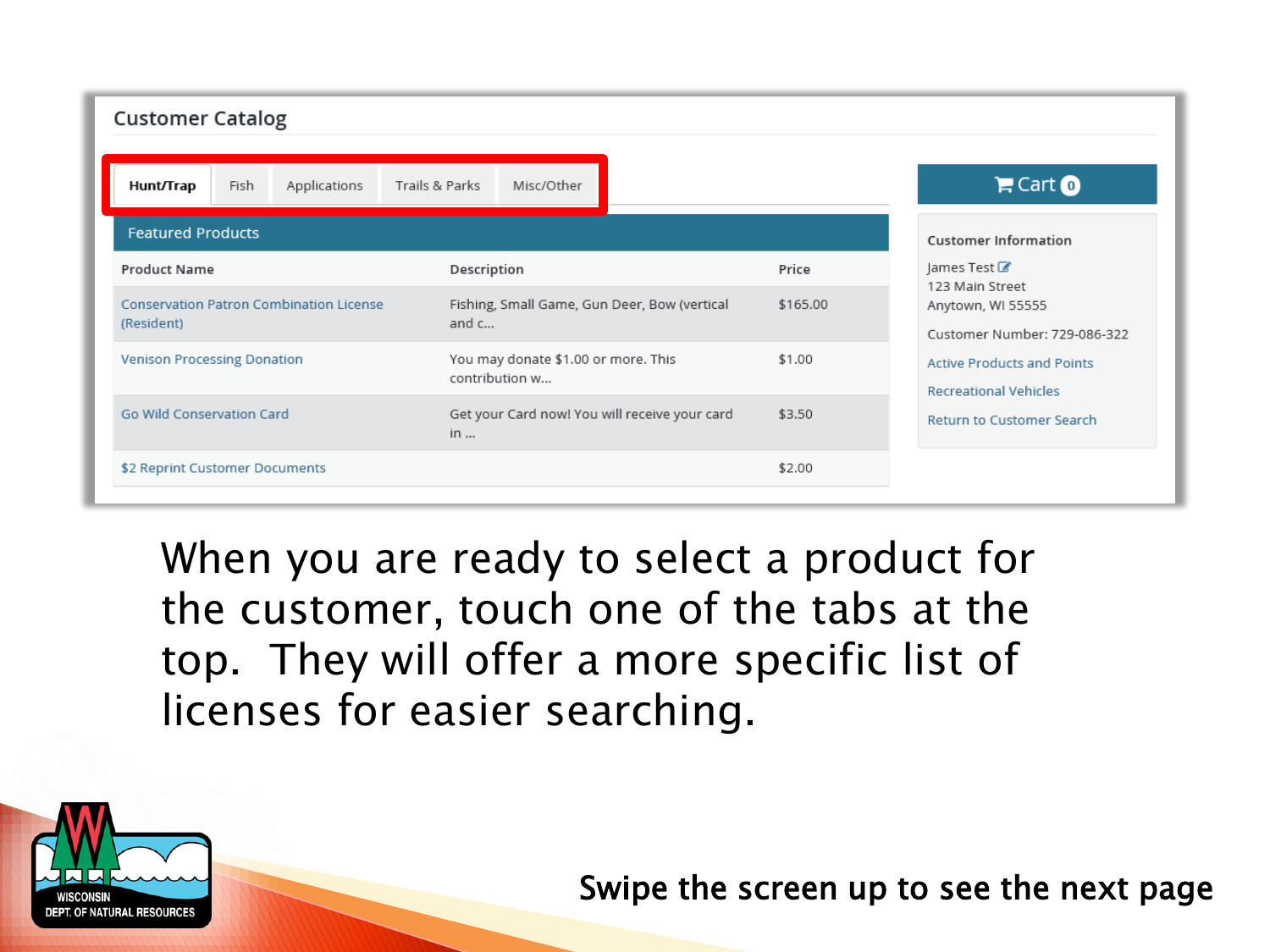| <b>Customer Catalog</b>                                      |                                                       |                                                                                  |  |
|--------------------------------------------------------------|-------------------------------------------------------|----------------------------------------------------------------------------------|--|
| Fish<br>Applications<br>Hunt/Trap                            | Trails & Parks<br>Misc/Other                          | Cart                                                                             |  |
| <b>Featured Products</b>                                     |                                                       | <b>Customer Information</b>                                                      |  |
| <b>Product Name</b>                                          | Description                                           | James Test ■<br>Price                                                            |  |
| <b>Conservation Patron Combination License</b><br>(Resident) | Fishing, Small Game, Gun Deer, Bow (vertical<br>and c | 123 Main Street<br>\$165.00<br>Anytown, WI 55555<br>Customer Number: 729-086-322 |  |
| <b>Venison Processing Donation</b>                           | You may donate \$1.00 or more. This<br>contribution w | \$1.00<br><b>Active Products and Points</b><br><b>Recreational Vehicles</b>      |  |
| <b>Go Wild Conservation Card</b>                             | Get your Card now! You will receive your card<br>in   | \$3.50<br><b>Return to Customer Search</b>                                       |  |
| \$2 Reprint Customer Documents                               |                                                       | \$2.00                                                                           |  |

A list of **available licenses** shows in the middle based on the license category you selected. Scroll down to view them all and select the one you need.

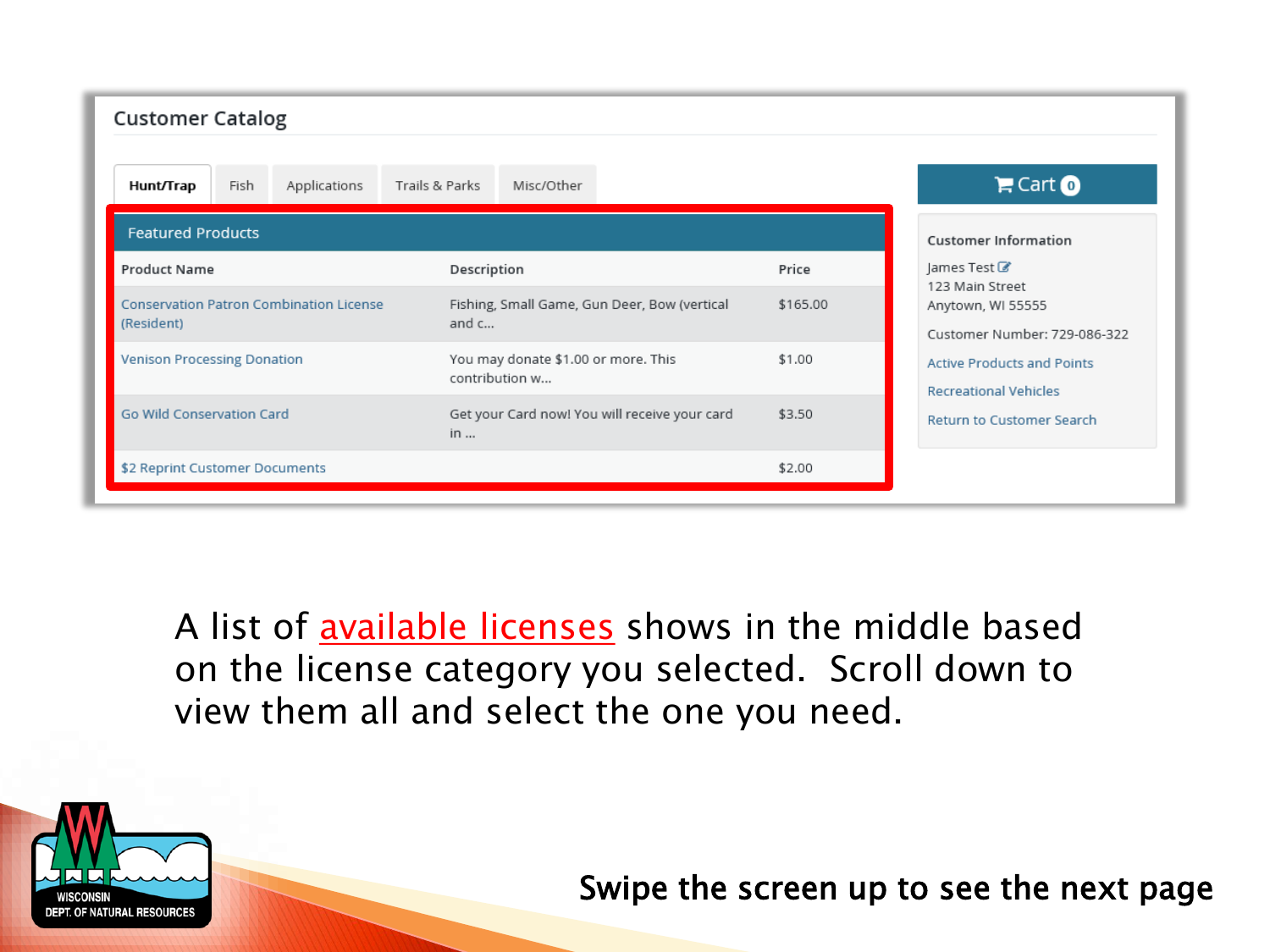| <b>Customer Catalog</b>                                      |                                                         |          |                                                                      |
|--------------------------------------------------------------|---------------------------------------------------------|----------|----------------------------------------------------------------------|
| Fish<br>Applications<br>Hunt/Trap                            | Trails & Parks<br>Misc/Other                            |          | Cart                                                                 |
| <b>Featured Products</b>                                     |                                                         |          | <b>Customer Information</b>                                          |
| <b>Product Name</b>                                          | Description                                             | Price    | James Test ■                                                         |
| <b>Conservation Patron Combination License</b><br>(Resident) | Fishing, Small Game, Gun Deer, Bow (vertical<br>and $c$ | \$165.00 | 123 Main Street<br>Anytown, WI 55555<br>Customer Number: 729-086-322 |
| <b>Venison Processing Donation</b>                           | You may donate \$1.00 or more. This<br>contribution w   | \$1.00   | <b>Active Products and Points</b><br><b>Recreational Vehicles</b>    |
| Go Wild Conservation Card                                    | Get your Card now! You will receive your card<br>in     | \$3.50   | <b>Return to Customer Search</b>                                     |
| \$2 Reprint Customer Documents                               |                                                         | \$2.00   |                                                                      |

Selecting the **Cart** button will show you any products the customer may already have in the shopping cart. Notice the number on the button indicating the number of products in the cart.

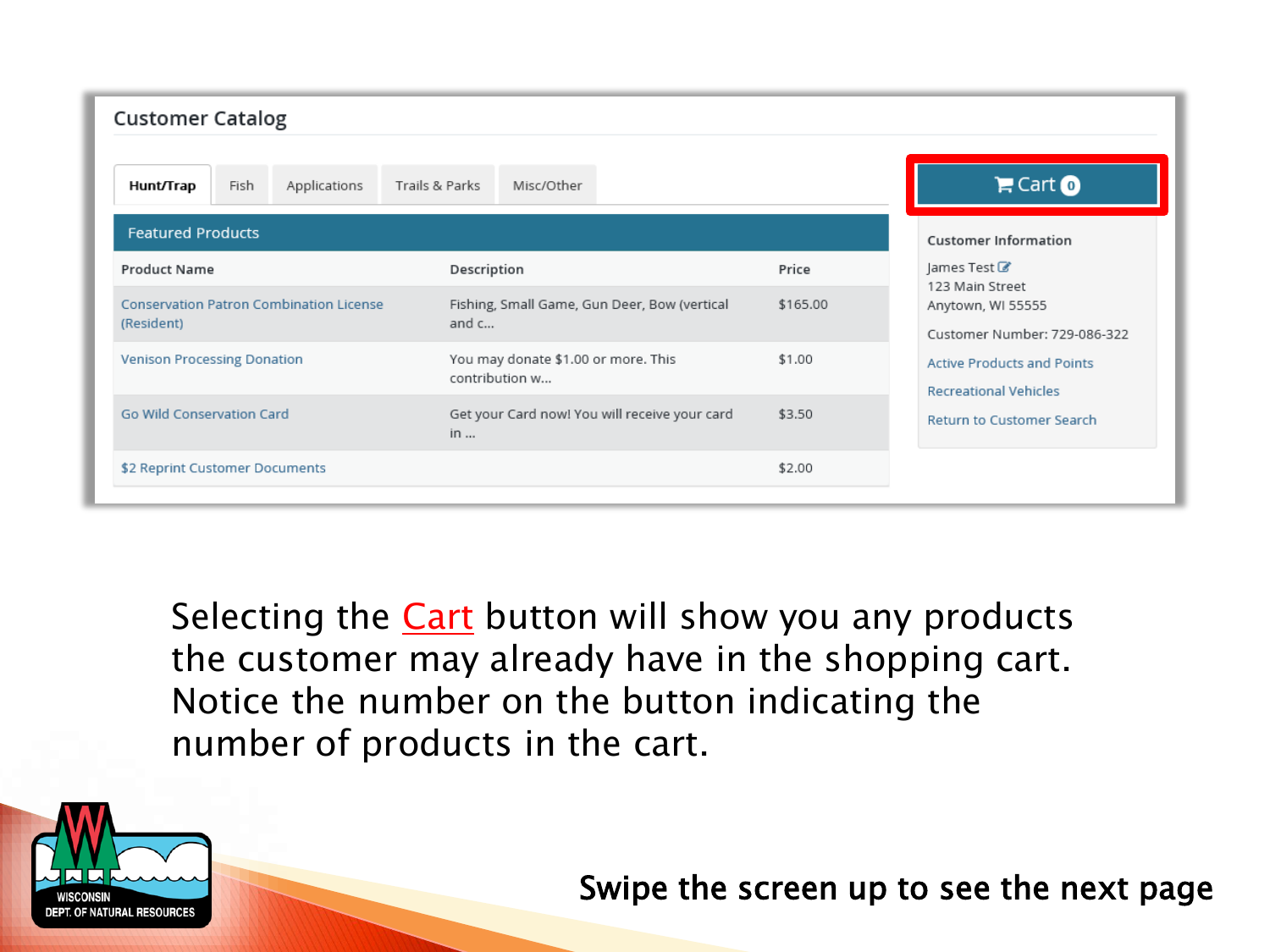| <b>Customer Catalog</b>                       |                                                       |         |                                                                   |
|-----------------------------------------------|-------------------------------------------------------|---------|-------------------------------------------------------------------|
| Hunt/Trap<br>Fish<br>Applications<br>Featured | Trails & Parks<br>Misc/Other                          |         | $F$ Cart $\odot$                                                  |
| <b>Featured Products</b>                      |                                                       |         | <b>Customer Information</b>                                       |
| <b>Product Name</b>                           | Description                                           | Price   | <b>CUSTOMER TEST</b><br>123 FAKE ST                               |
| Venison and Wild Turkey Processing Donation   | You may donate \$1.00 or more. This<br>contribution w | \$1.00  | ANYTOWN, WI 55555<br>Customer Number: 729-086-322                 |
| <b>Go Wild Conservation Card</b>              | Get your Card now! You will receive your card<br>in   | \$3.50  | <b>Active Products and Points</b><br><b>Recreational Vehicles</b> |
| \$2 Reprint Customer Documents                |                                                       | \$2.00  | <b>Return to Customer Search</b>                                  |
| Products                                      |                                                       |         |                                                                   |
| <b>Product Name</b>                           | Description                                           | Price   |                                                                   |
| Annual Fishing License (Resident)             | Allows fishing in any waters of the state.<br>Stamp   | \$20.00 |                                                                   |
| 2-Day Great Lakes Fishing License W/Stamp     | Allows fishing on the outlying waters of Lake<br>Supe | \$14.00 |                                                                   |

For this training, we will purchase a Resident Annual Fishing license Select the Fish tab. Touch the appropriate license, and…

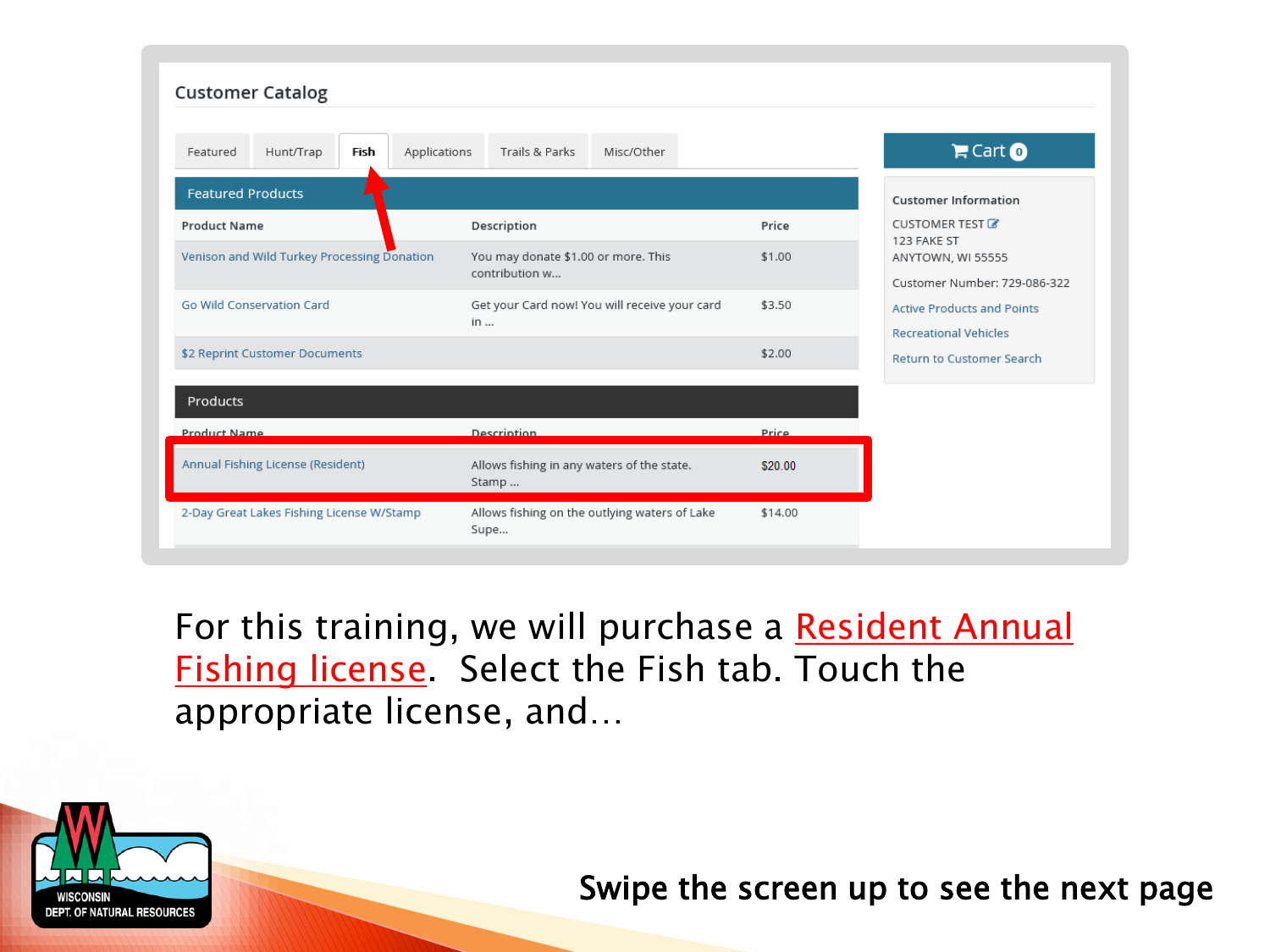#### Annual Fishing License (Resident)

Allows fishing in any waters of the state. Stamp Privileges are required to fish inland trout or great lakes trout & salmon.

Price: \$20.00

#### Add-on At Cost

#### □ Go Wild Conservation Card \$3.50

Get your Card now! You will receive your card in the mail within 14 business days. The Conservation Card does not expire. It is a convenient and durable alternate to paper licenses. Licenses, stamps, and hunter education authorities can all be accessed from the Conservation Card. You are required to carry paper carcass tags for certain species.

#### □ Inland Waters Trout Stamp \$10.00

Allows fishing (in addition to a license authorizing fishing) for trout on all inland waters, except Green Bay and Lake Michigan tributaries up to the first dam or lake and tributaries to Lake Superior. Conservation Patrons, Senior Citizen Recreation cardholders, and free resident Military Fishing/Small Game license holders are exempt from purchasing an inland trout stamp.

#### □ Great Lake Salmon/Trout \$10.00

Allows fishing (in addition to a license authorizing fishing) for trout or salmon on Lake Superior, Lake Michigan, Green Bay and the tributaries of Lake Michigan and Green Bay up to the first dam or lake. Conservation Patrons, Senior Citizen Recreation cardholders, and free resident Military Fishing/Small Game license holders are exempt from purchasing a great lakes trout & salmon stamp.

Add To Cart Cancel

> … you can now confirm the license you selected, which will display a short description at the top.

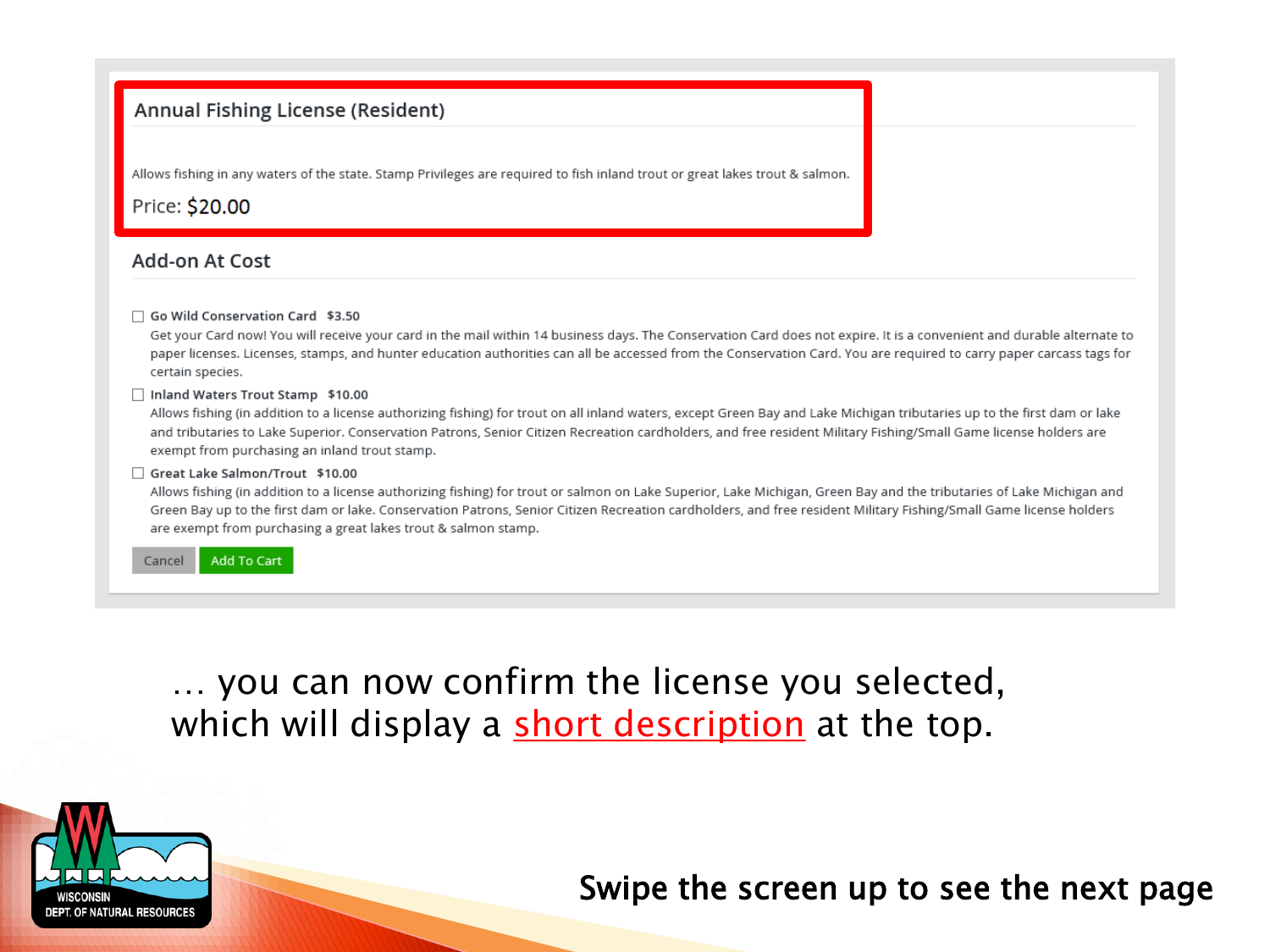#### Annual Fishing License (Resident)

Allows fishing in any waters of the state. Stamp Privileges are required to fish inland trout or great lakes trout & salmon.

Price: \$20.00

#### Add-on At Cost

#### Go Wild Conservation Card \$3.50

Get your Card now! You will receive your card in the mail within 14 business days. The Conservation Card does not expire. It is a convenient and durable alternate to paper licenses. Licenses, stamps, and hunter education authorities can all be accessed from the Conservation Card. You are required to carry paper carcass tags for certain species.

#### □ Inland Waters Trout Stamp \$10.00

Allows fishing (in addition to a license authorizing fishing) for trout on all inland waters, except Green Bay and Lake Michigan tributaries up to the first dam or lake and tributaries to Lake Superior. Conservation Patrons, Senior Citizen Recreation cardholders, and free resident Military Fishing/Small Game license holders are exempt from purchasing an inland trout stamp.

#### Great Lake Salmon/Trout \$10.00

Allows fishing (in addition to a license authorizing fishing) for trout or salmon on Lake Superior, Lake Michigan, Green Bay and the tributaries of Lake Michigan and Green Bay up to the first dam or lake. Conservation Patrons, Senior Citizen Recreation cardholders, and free resident Military Fishing/Small Game license holders are exempt from purchasing a great lakes trout & salmon stamp.

Add To Cart Cancel

> Some licenses may have additional **add-on** options that the customer may need. Make sure to ask the customer and select any of the add-ons they request. In this case we have selected the Great Lakes Salmon and Trout Stamp. Check the appropriate box and touch Add To Cart.

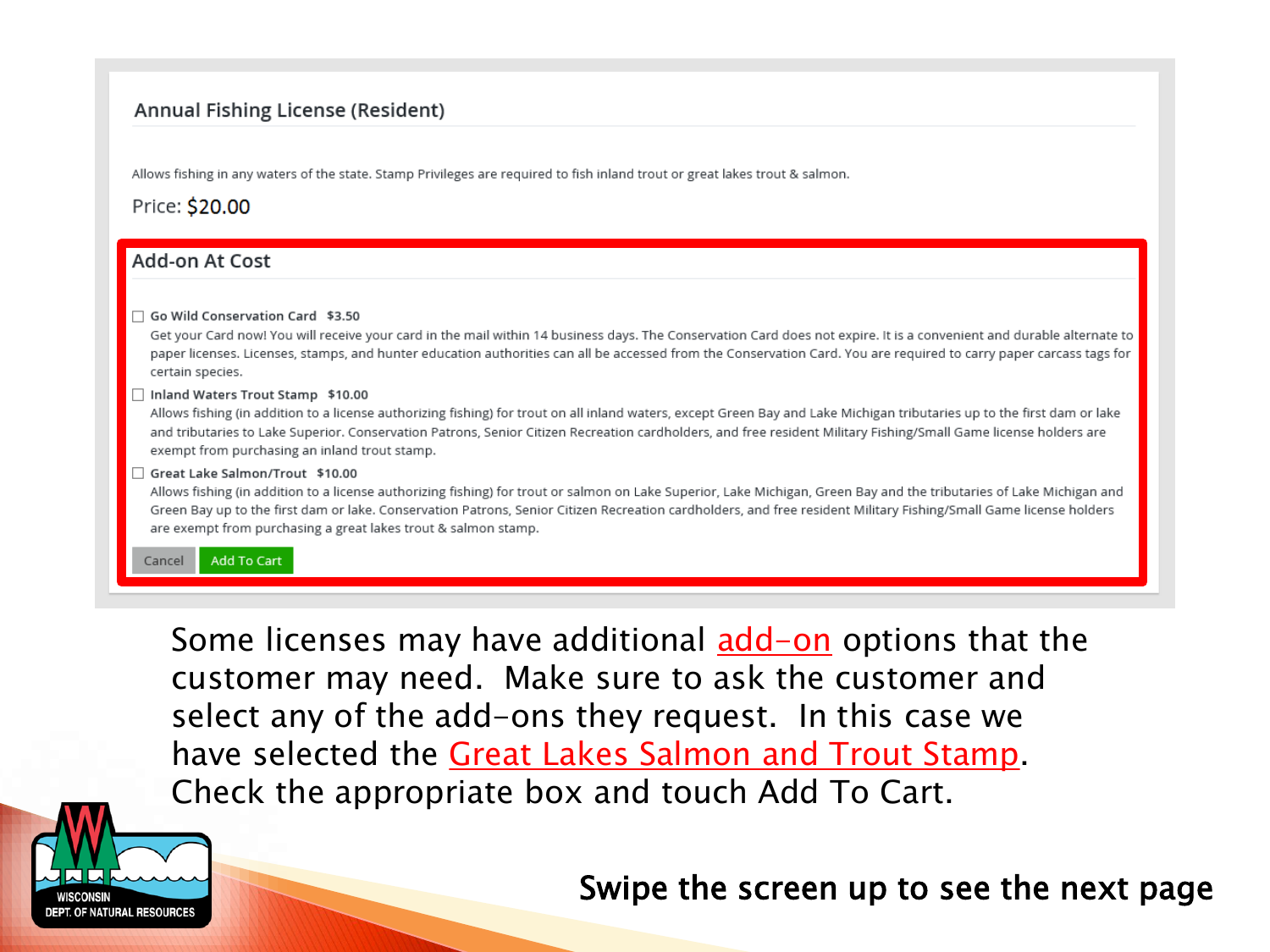| <b>CUSTOMER TEST</b><br>DNR 729-086-322                                  |                      |
|--------------------------------------------------------------------------|----------------------|
| <b>Shopping Cart</b>                                                     |                      |
|                                                                          | Remove all from cart |
| <b>Fishing License (Resident)</b><br>Valid From 2/12/2019 - 3/31/2019    | <b>x</b> Remove      |
| <b>Great Lake Salmon Trout Stamp</b><br>Valid From 2/12/2019 - 3/31/2019 | <b>x</b> Remove      |
|                                                                          | Subtotal:            |
| <b>Keep Shopping</b><br>Checkout                                         |                      |

The license and add-on have now been added to the Shopping Cart. Review the items with the customer. Touch Remove on any of the items to delete them. Select Keep Shopping if more licenses are needed, or select Checkout to continue

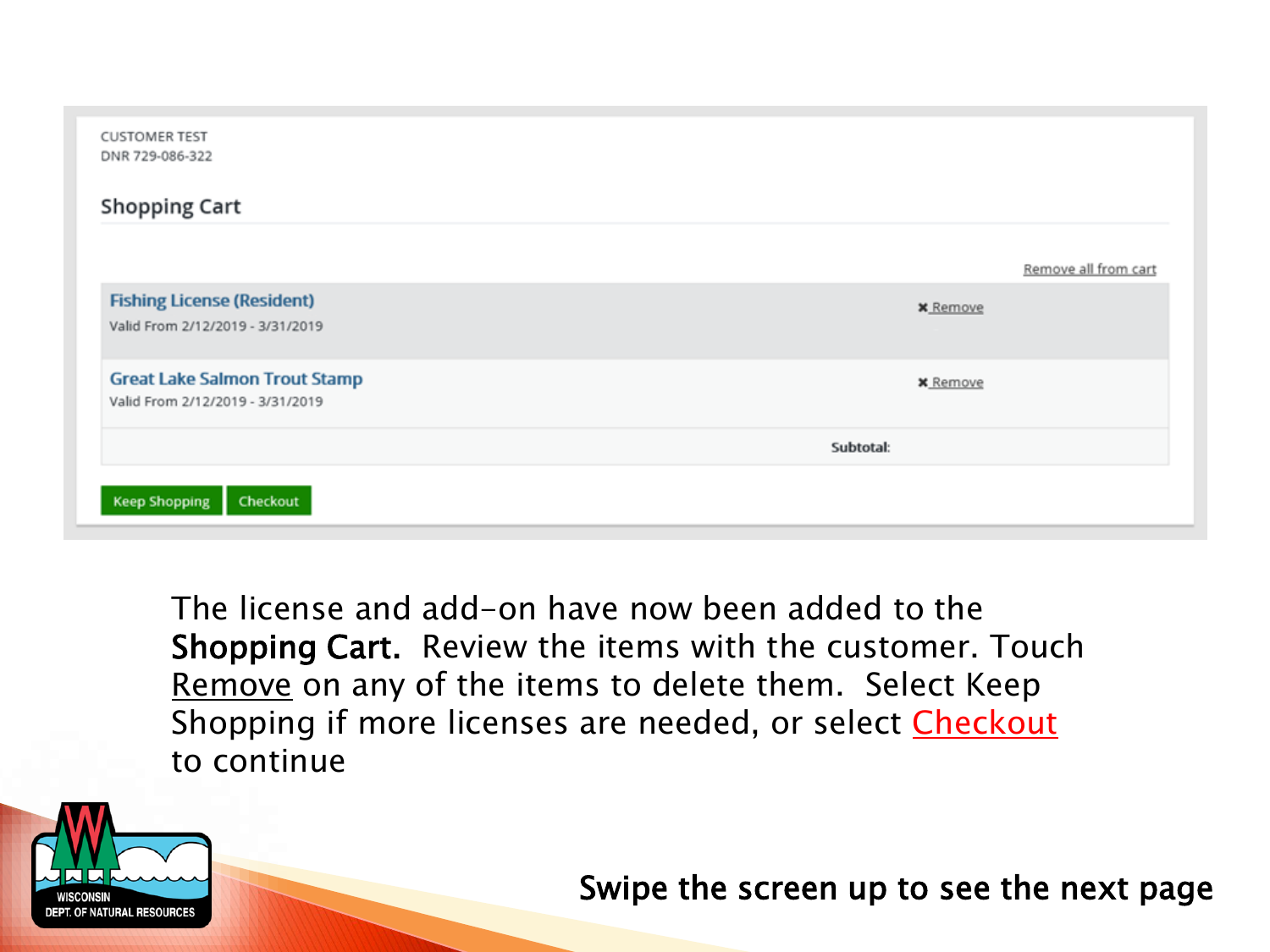#### **Donations**



Donation opportunity for the customer. If the customer wishes to donate money to the Cherish Wisconsin Outdoors Fund, select one of the Donation choices at the bottom.

ATURAL RESOURC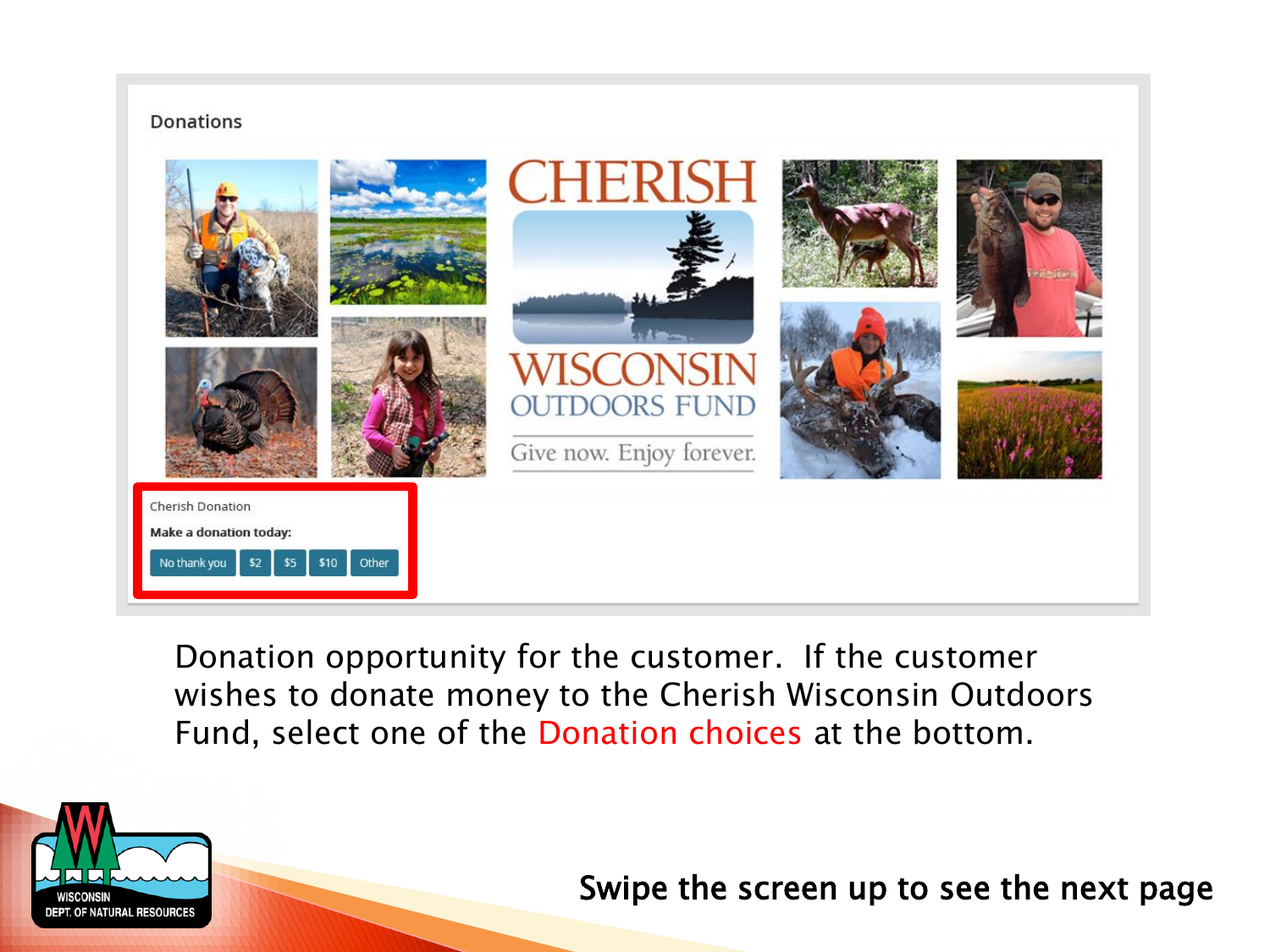#### **Confirm Payment Processing**

Please confirm that payment has been successfully processed. After confirming, the item(s) purchased by the customer will be added to their account and/or sent for fulfillment.

| Total                             | \$32.00 |
|-----------------------------------|---------|
| Cherish Wisconsin                 | \$2.00  |
| Great Lake Salmon Trout Stamp     | \$10.00 |
| Annual Fishing License (Resident) | \$20.00 |

The confirmation page will list all the selected products, along with the total you need to receive from the customer. Have the customer view the screen to make sure everything is correct and select the **Confirm** button. You may still select the **Cancel** button if you wish to cancel the transaction.

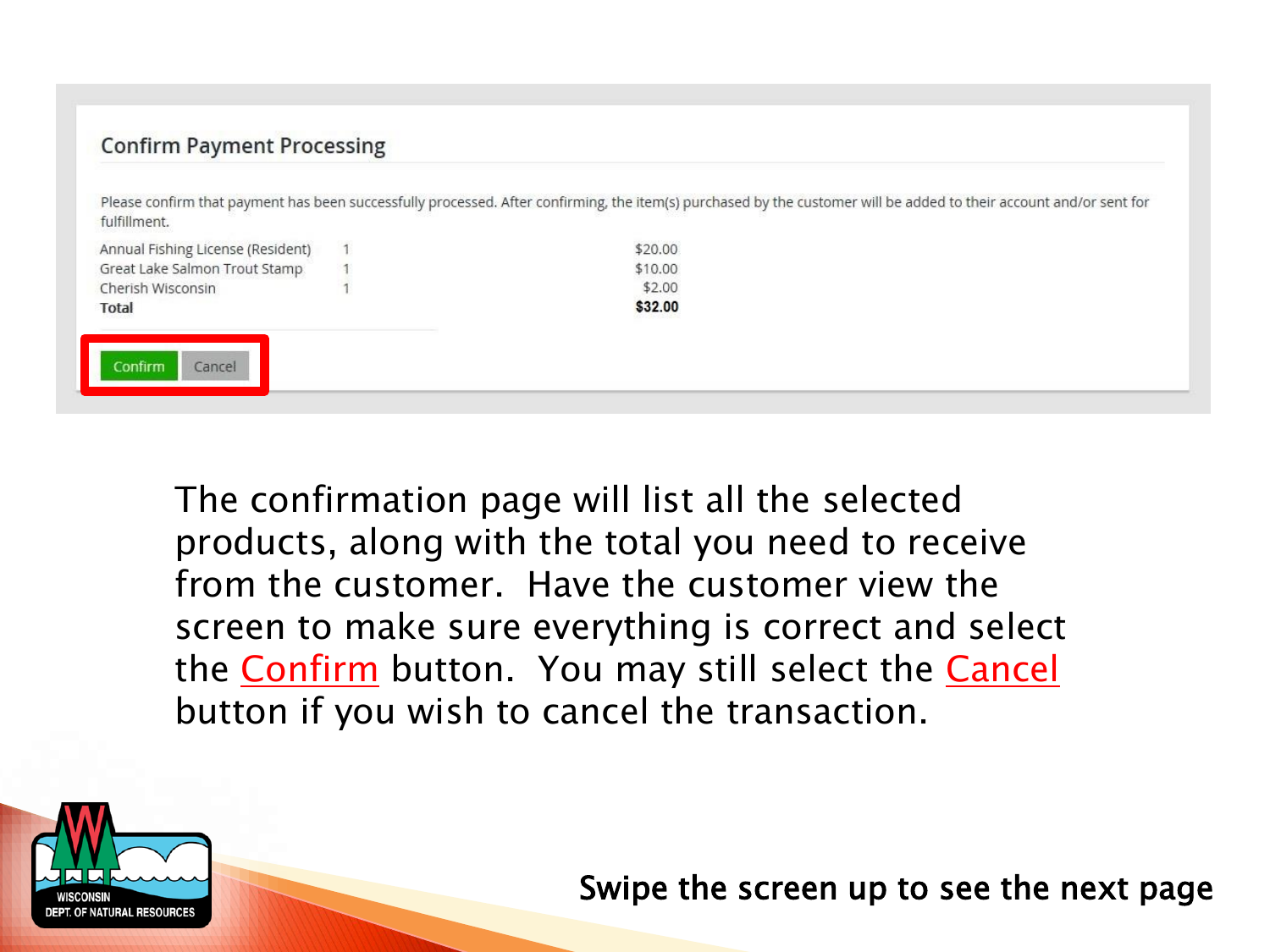#### **Please Sign and Confirm Payment**

I hereby certify that I am a Wisconsin resident and have maintained my permanent residence in Wisconsin for the previous 30 days and that I am eligible for these approvals. I understand that providing incorrect information and/or claiming landowner preference without meeting the legal requirements is a violation of state law and punishable by penalty and revocation of all hunting, fishing and trapping privileges for 3 years. A hunting license issued by the Department of Natural Resources does not authorize the possession of a firearm by a felon or anyone who cannot possess a firearm due to a conviction for a crime of domestic violence.

I have read the statement above and have complied with all the laws regulating the issuance and purchase of this license and certify that my privileges are not revoked or suspended.



One last screen before the purchase is final. The customer must sign the small screen with their finger and select **Confirm Payment** in order to finalize the sale. This is the very last chance to Cancel the sale before it is posted to the customer account.

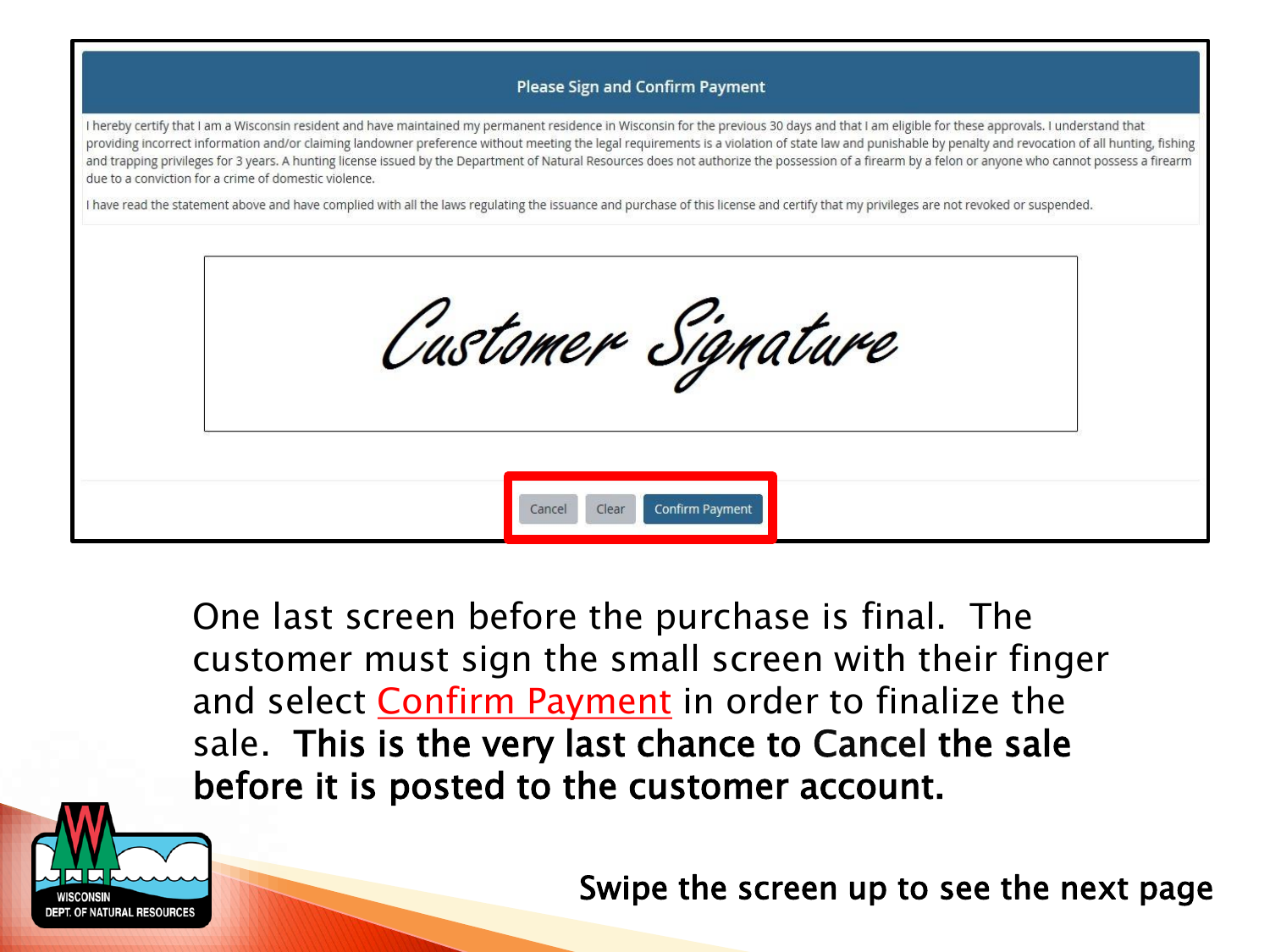#### **Order Receipt**

#### Transaction #70510443

The following products have been added to your account. Name Qty Price **Line Total** New Buyer Annual Fishing License (Resident)  $\overline{1}$ \$5.00/ea \$5.00 \$10.00/ea Great Lake Salmon Trout Stamp  $\mathbf{1}$ \$10.00 **Total** \$15.00 Click the Customer Documents button to print. Please be patient while the system processes the documents. Thank you.

| Agent Receipt D          | Customer Documents A |
|--------------------------|----------------------|
|                          |                      |
|                          |                      |
| <b>Back to Dashboard</b> |                      |

The Order Receipt page includes the transaction number, all licenses with their prices, and the total cost to the customer. Select the Customer Documents button to begin printing the licenses for the customer